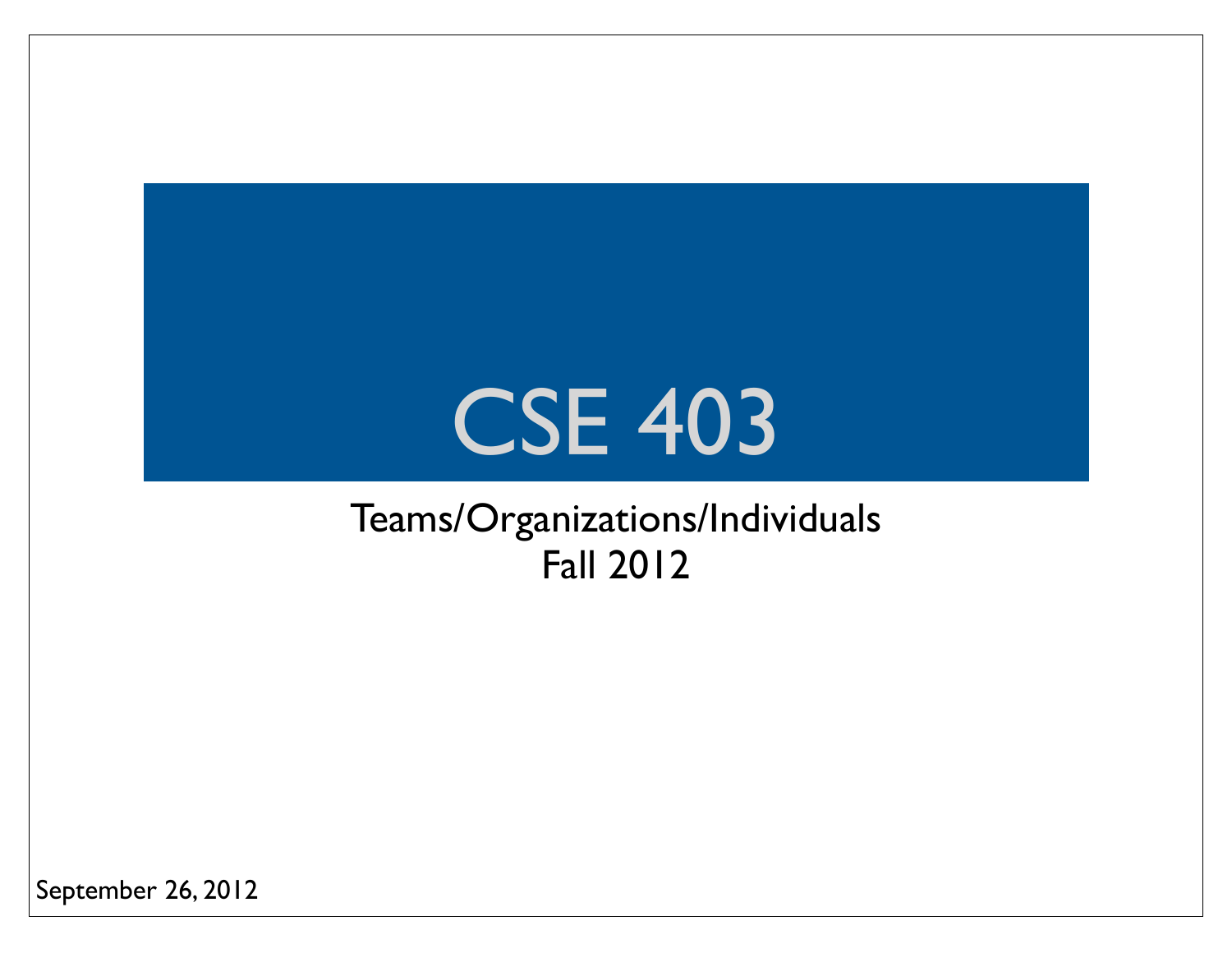## Teams

It seems obvious that a larger group of people working together can get more done, more quickly than a smaller group (or an individual).

But, surprisingly, this is not always the case.

Nonetheless, we work in teams in attempt to do more stuff, faster.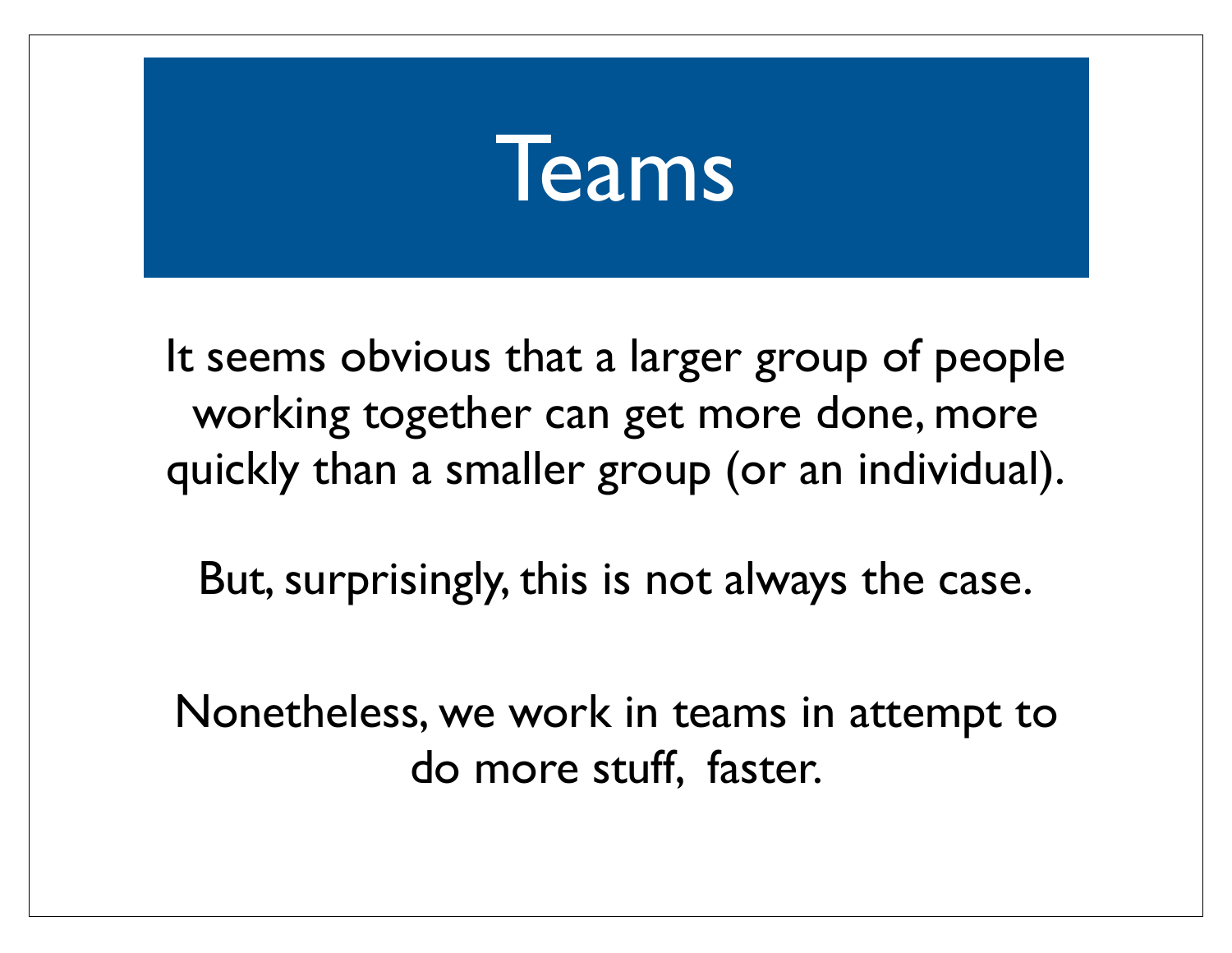## Why work in teams?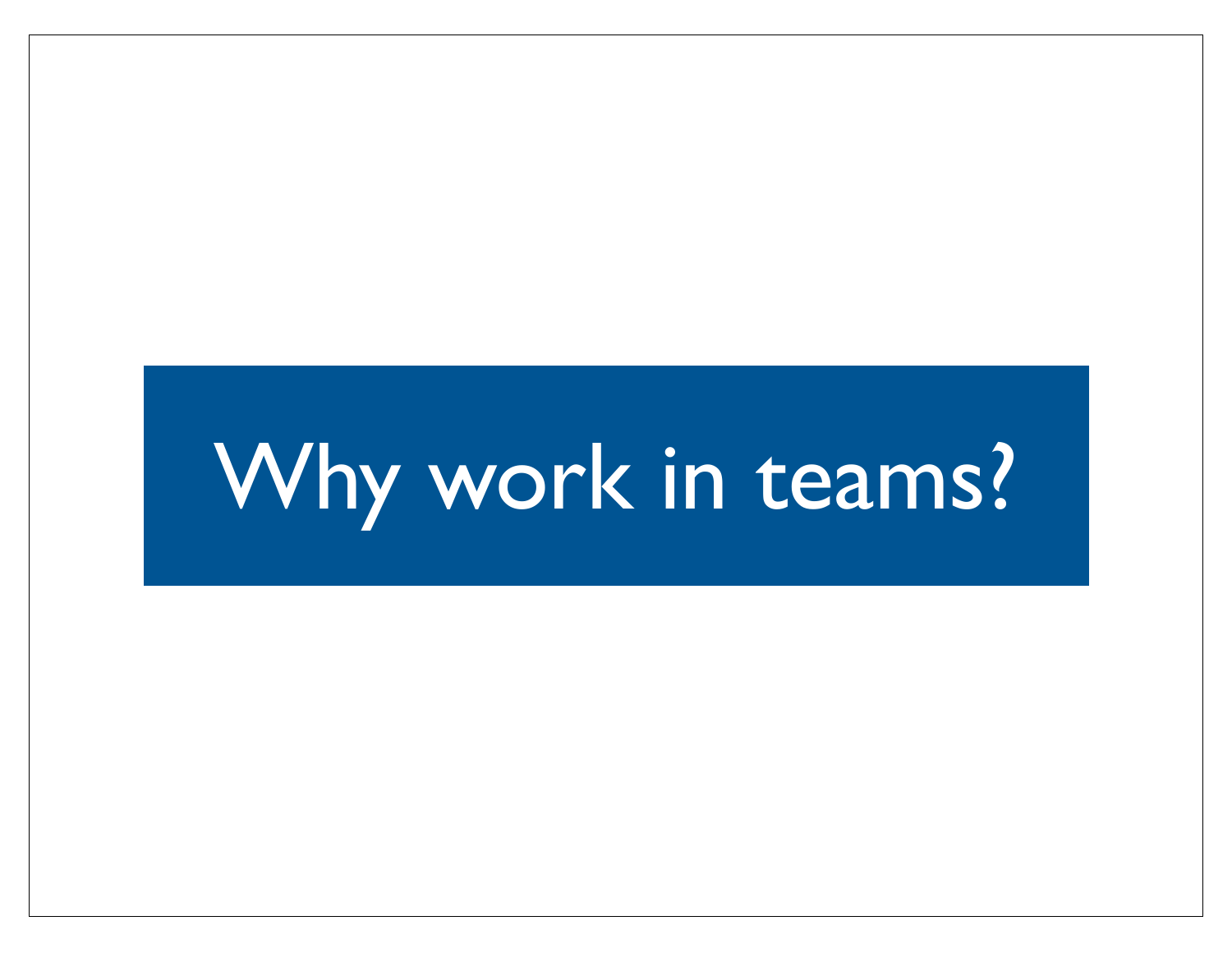## Division of labor

- Divide and conquer
- "If it takes I person 4 hours to paint a house, how long will it take 10 people?"
- Can you really partition the task?
- Is there overhead?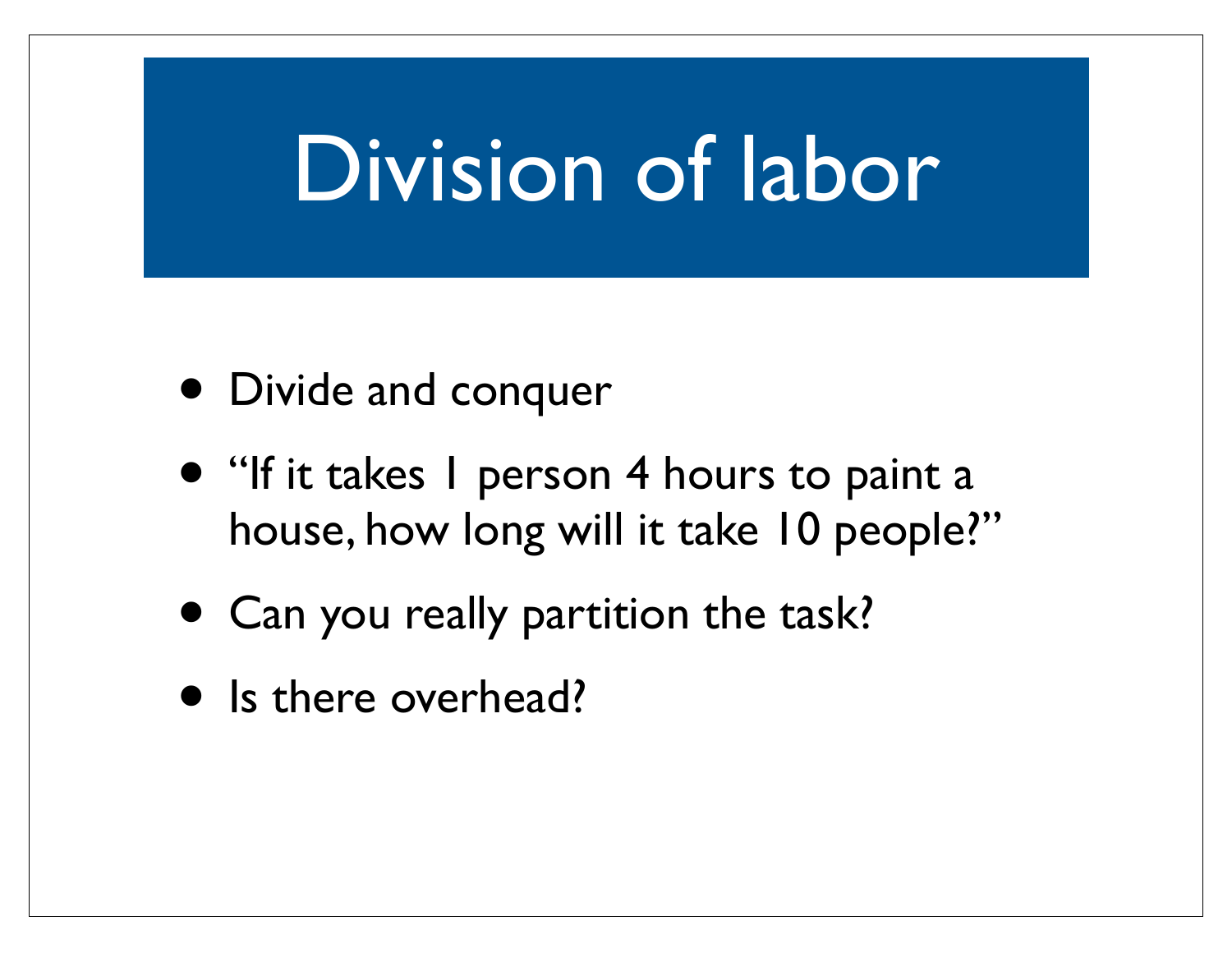### Time vs. Workers (Perfectly partition-able task)



People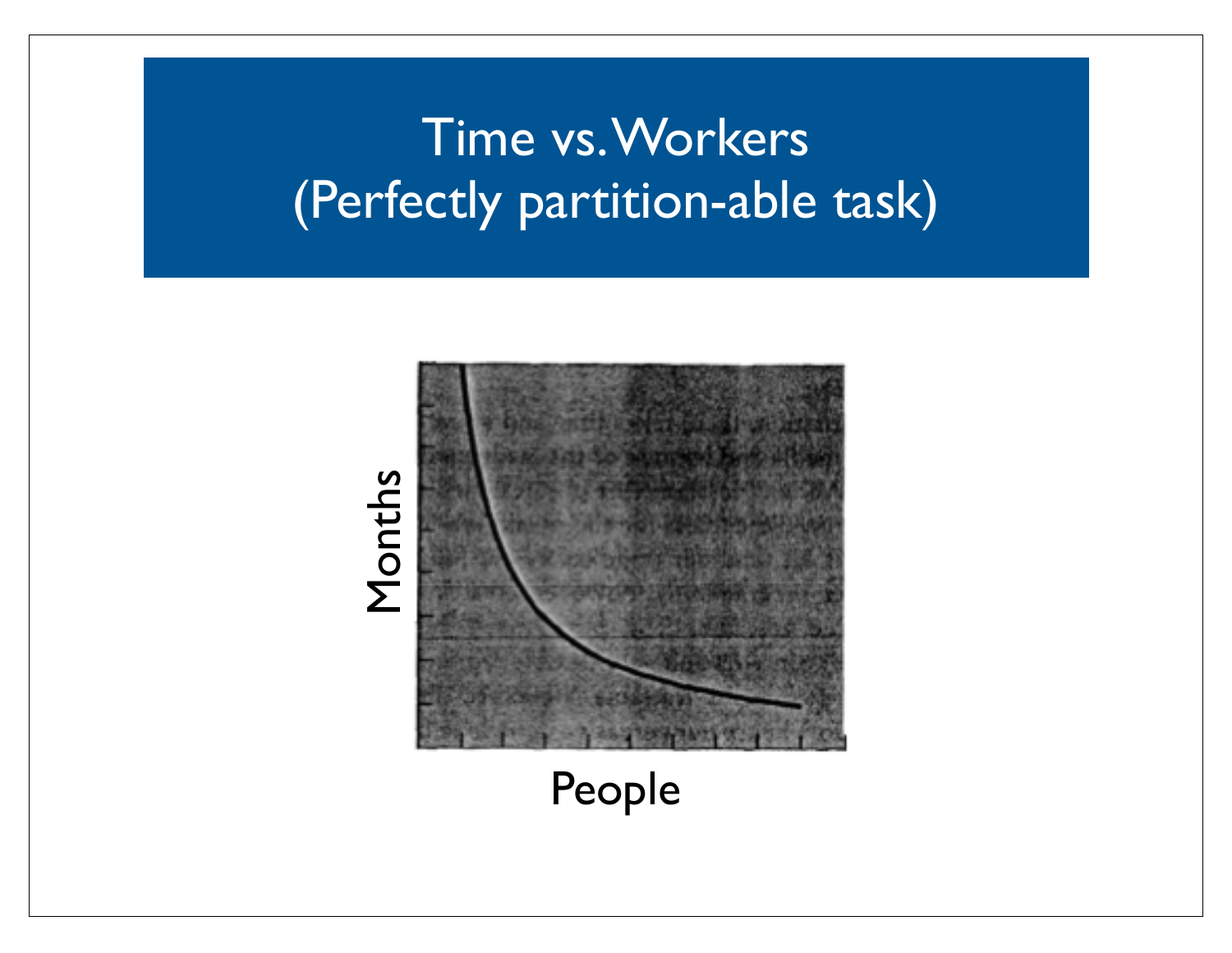### Can we paint the house in 24 minutes?

- What if there is only 3 brushes?
- What if there is only I can of paint?
- What if not all people are equally competent painters?
- Is it possible to go even faster? (get task done in less than 24 minutes)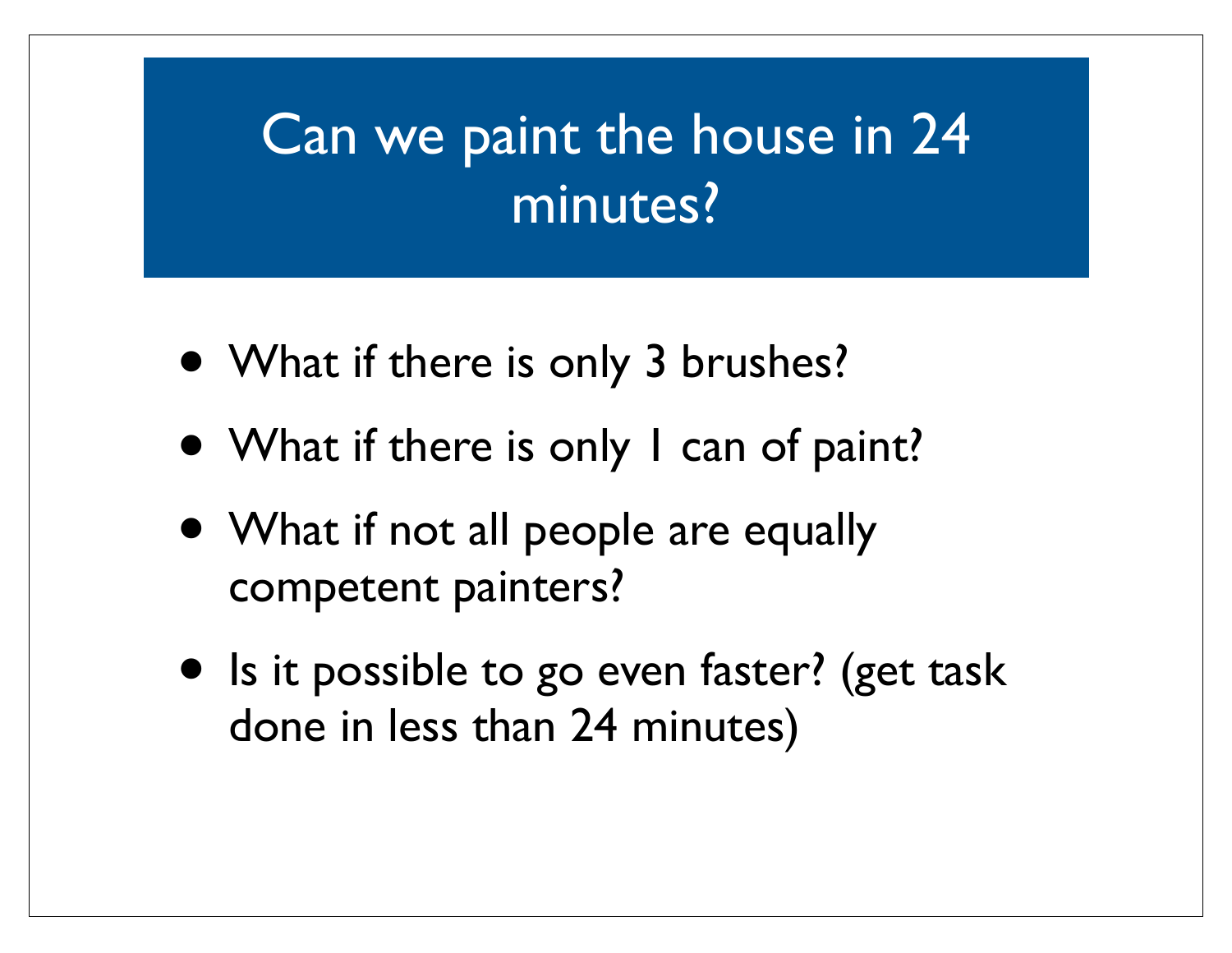### Time vs. Workers (Un-partitionable task)

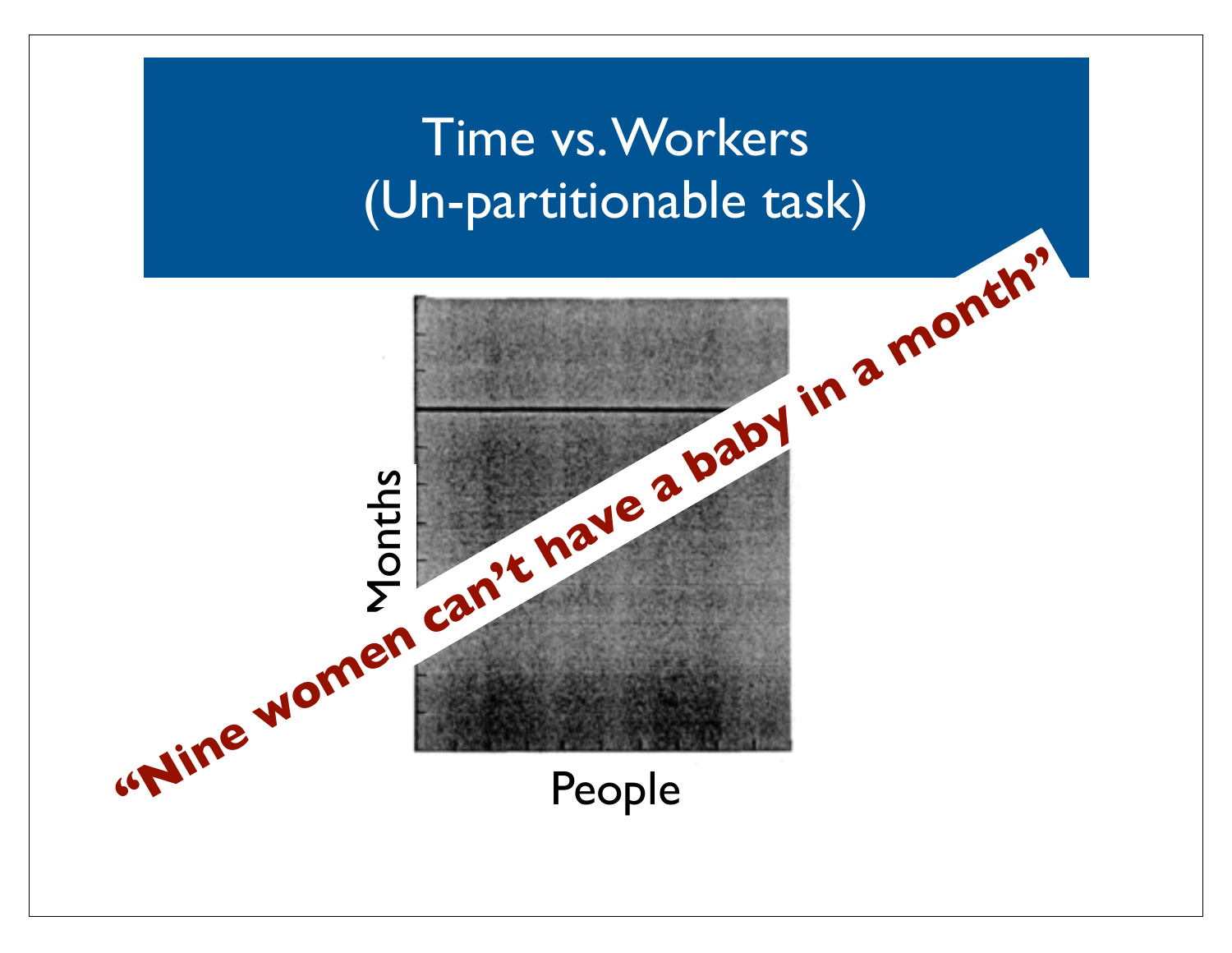## Aside: This is still a great book.

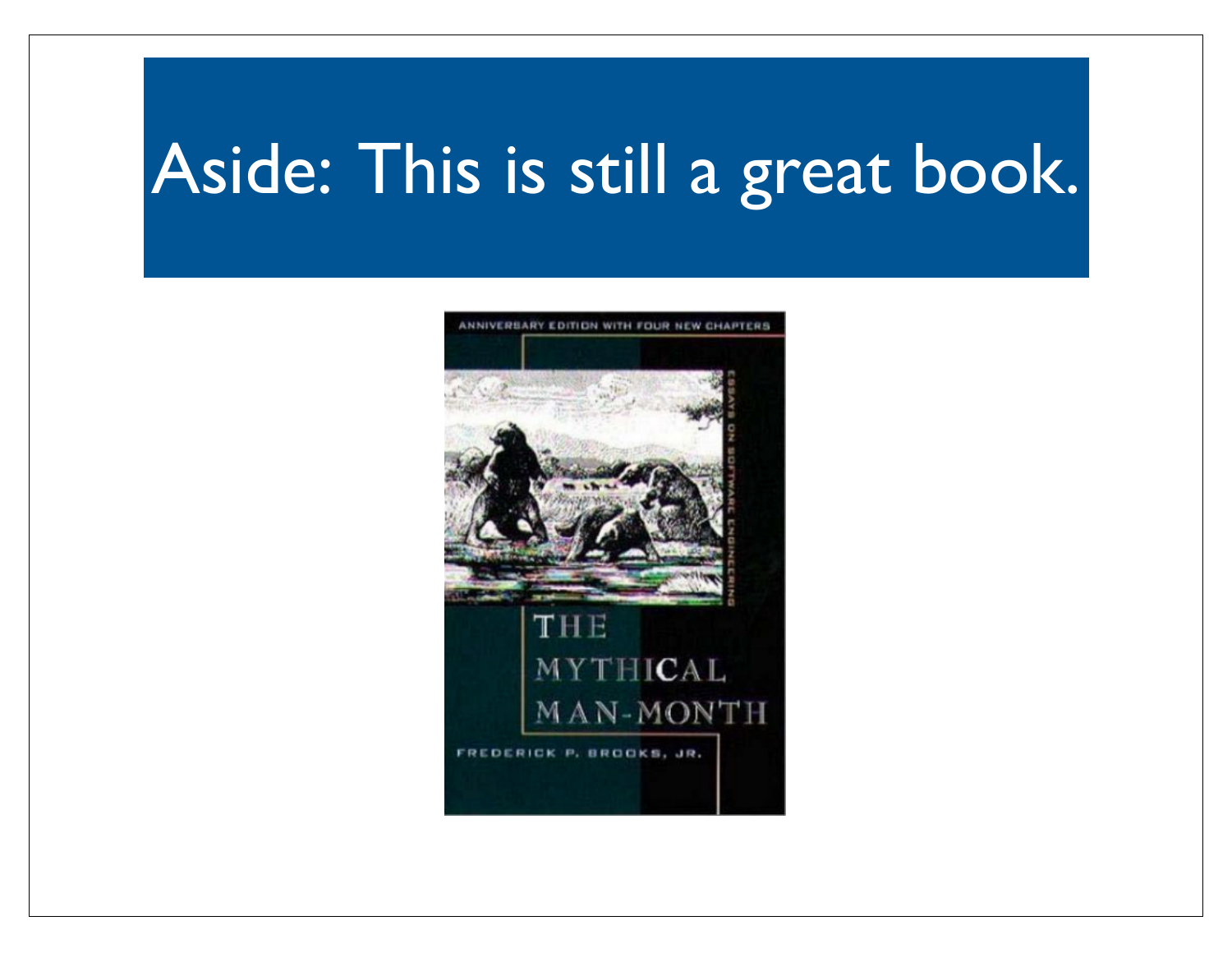# Specialization and Expertise



Knows everything

vs.









Database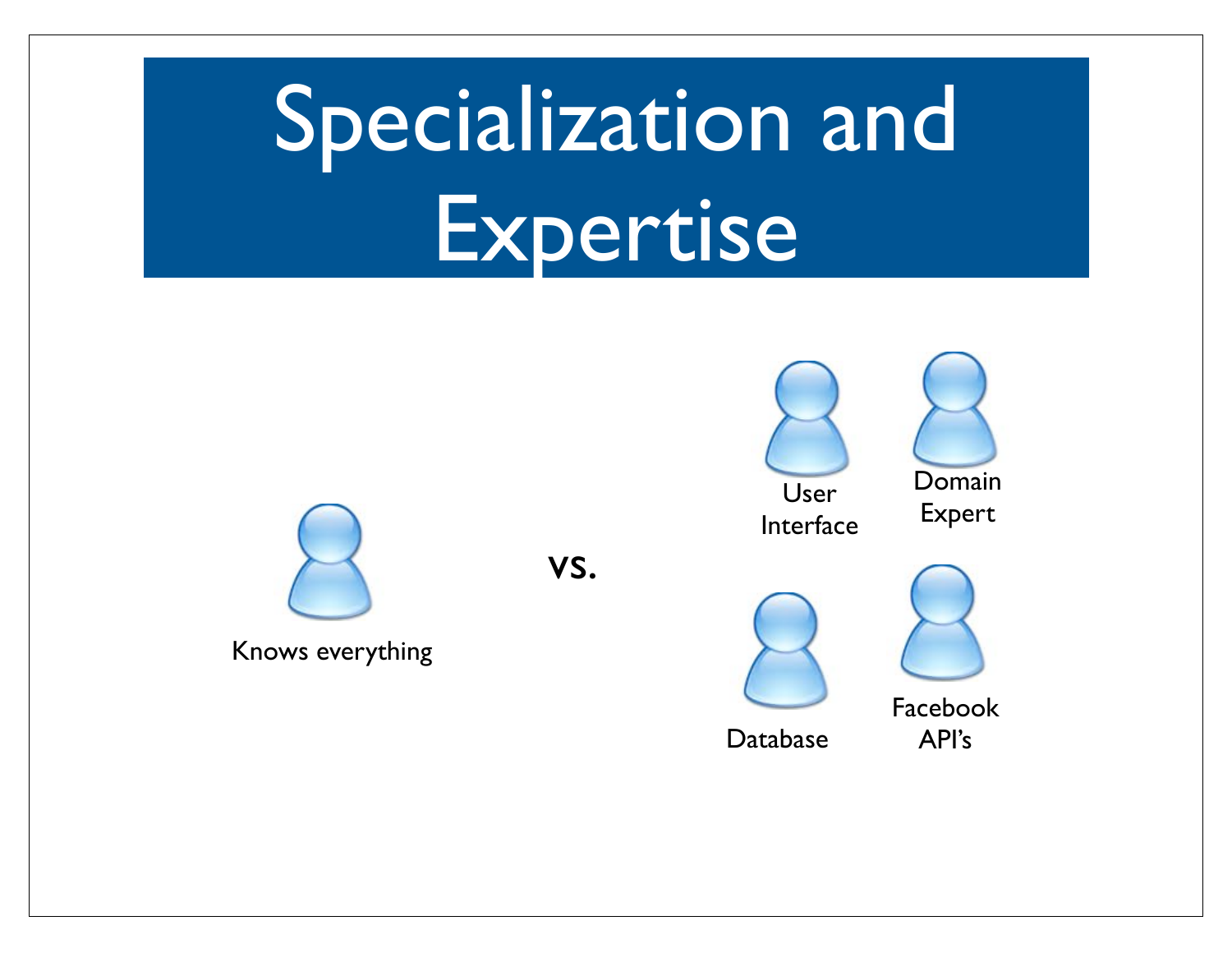# Redundancy, reliability, fault tolerance



- **X** •Leaves the company •Goes on vacation
- •Hit by bus

Expert Backup(s)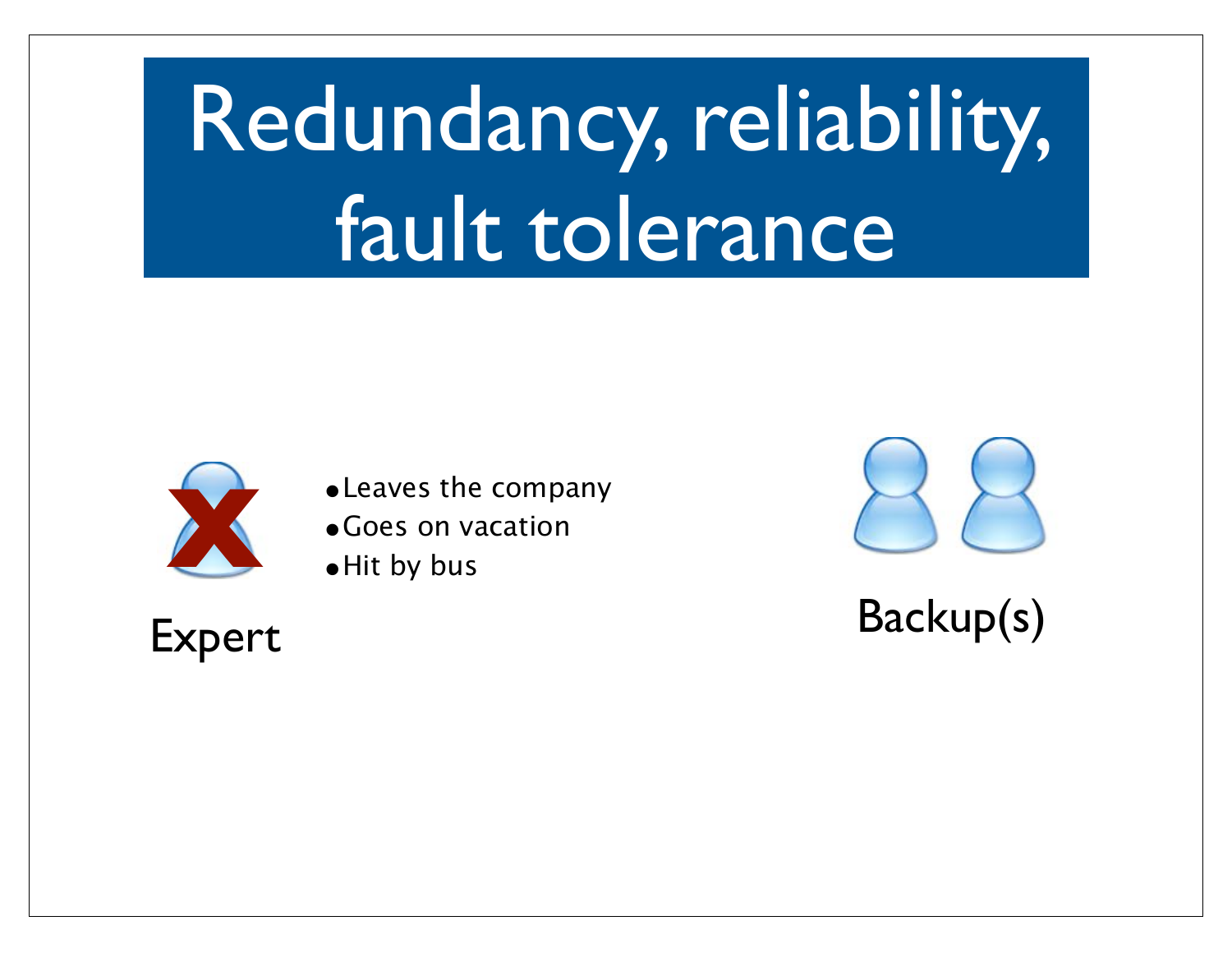# Synergy of human interaction

vs.

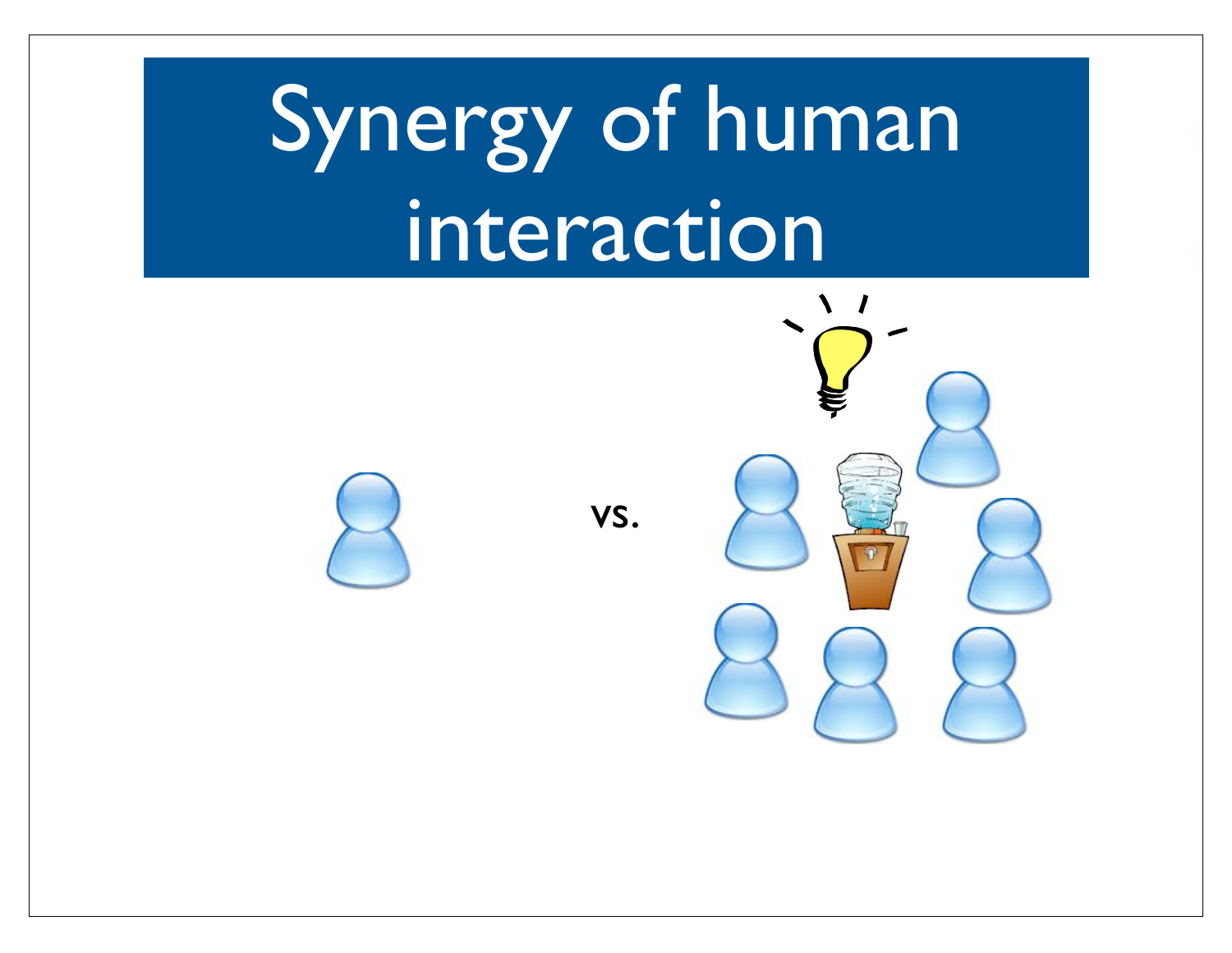# Synergy of human interaction

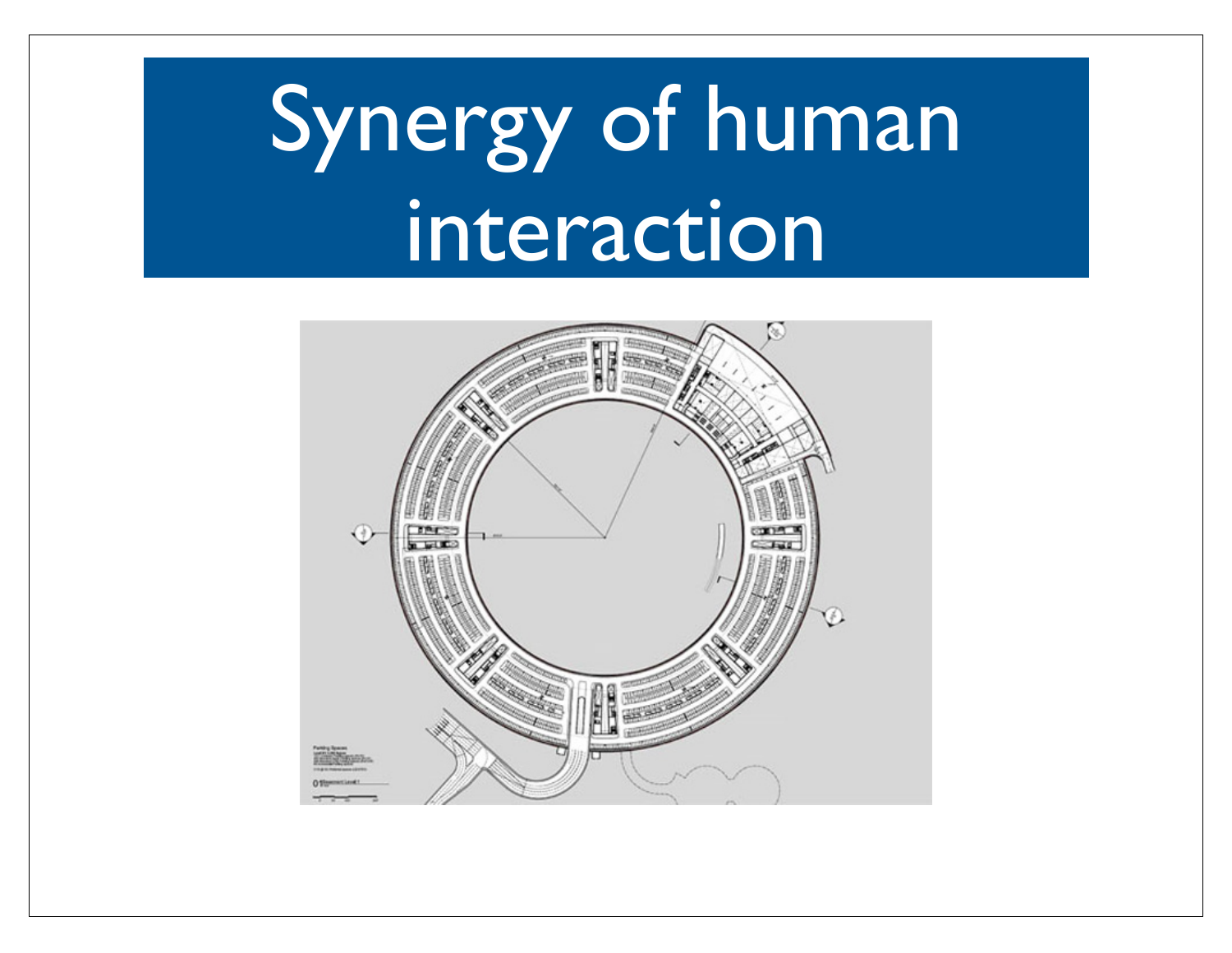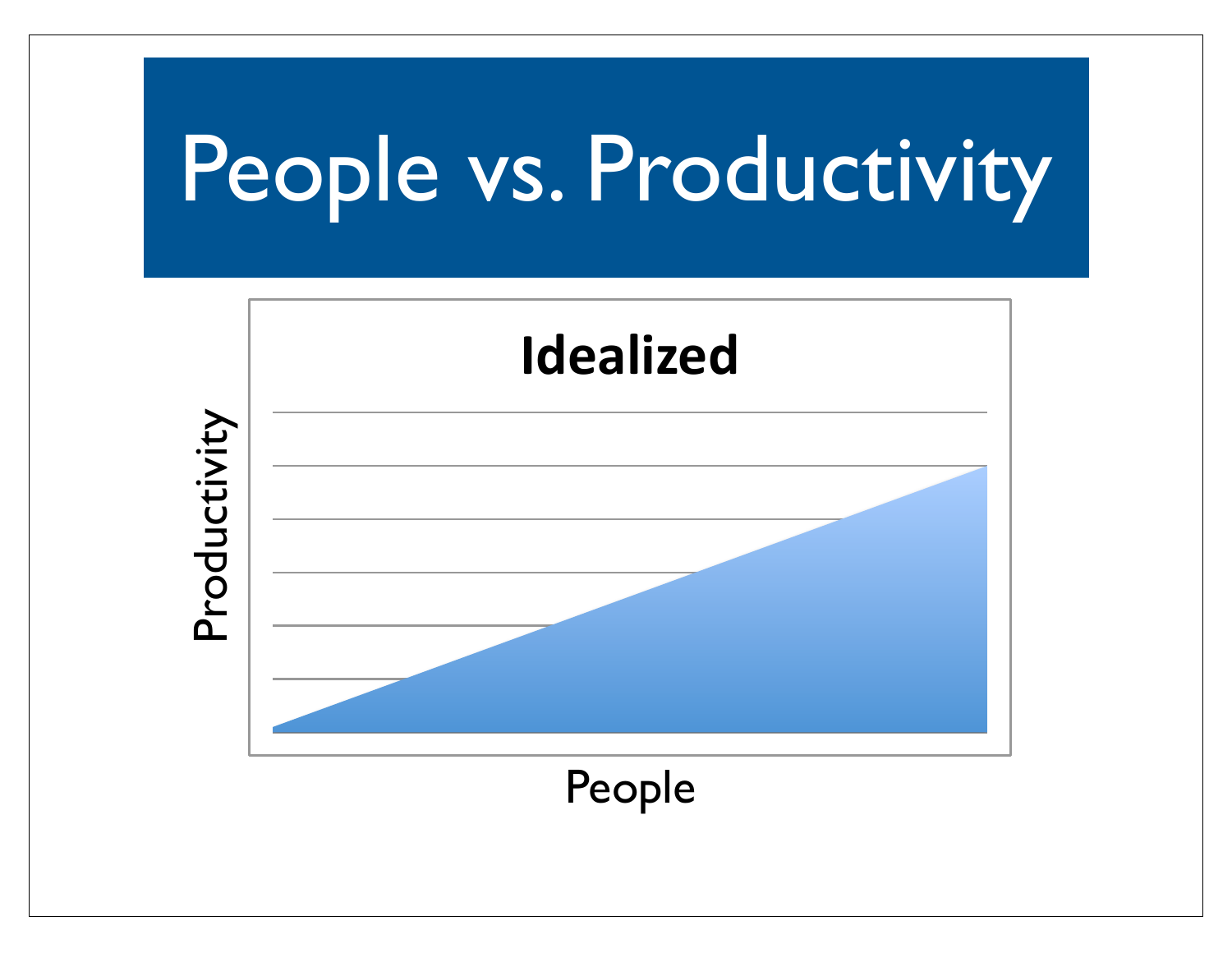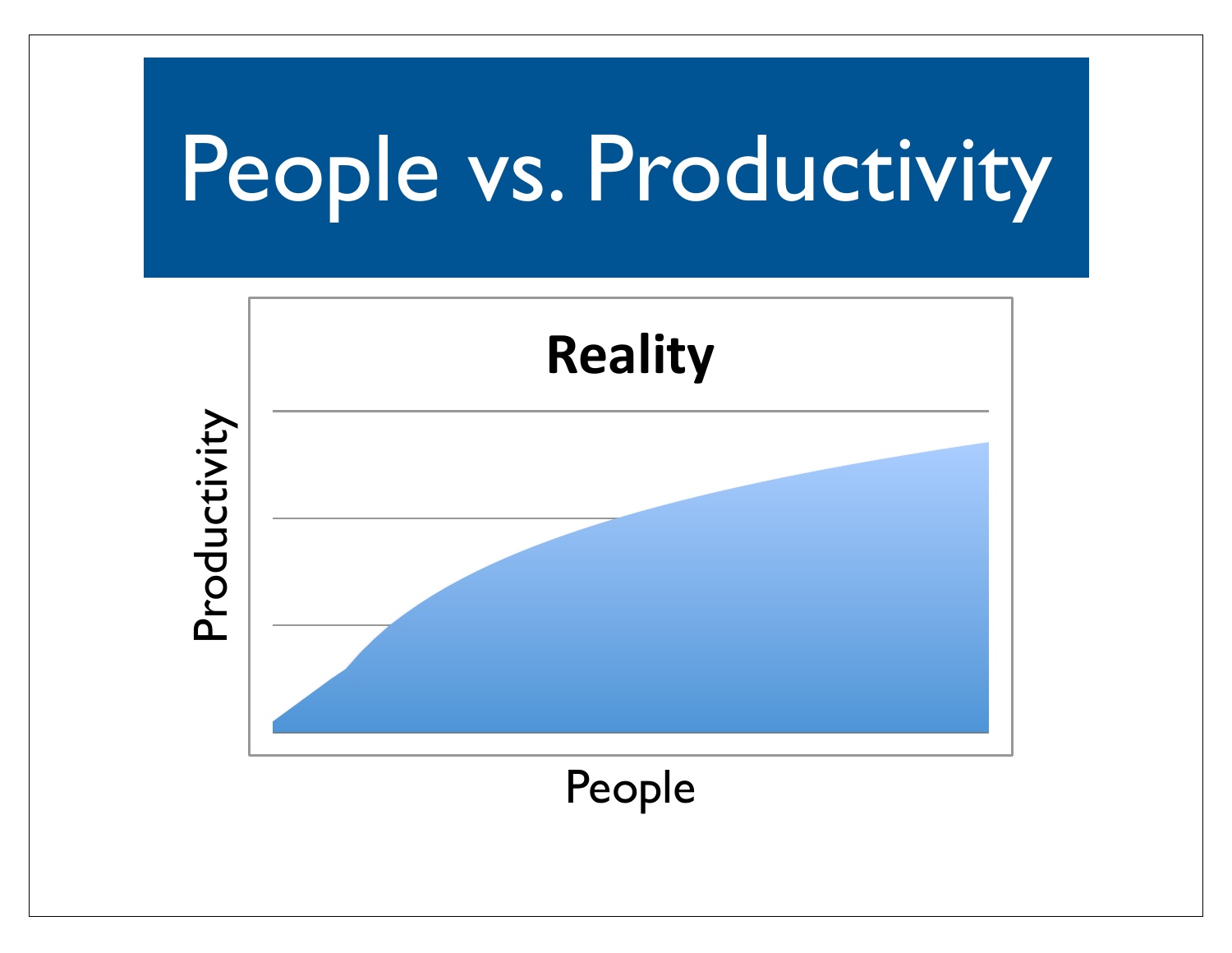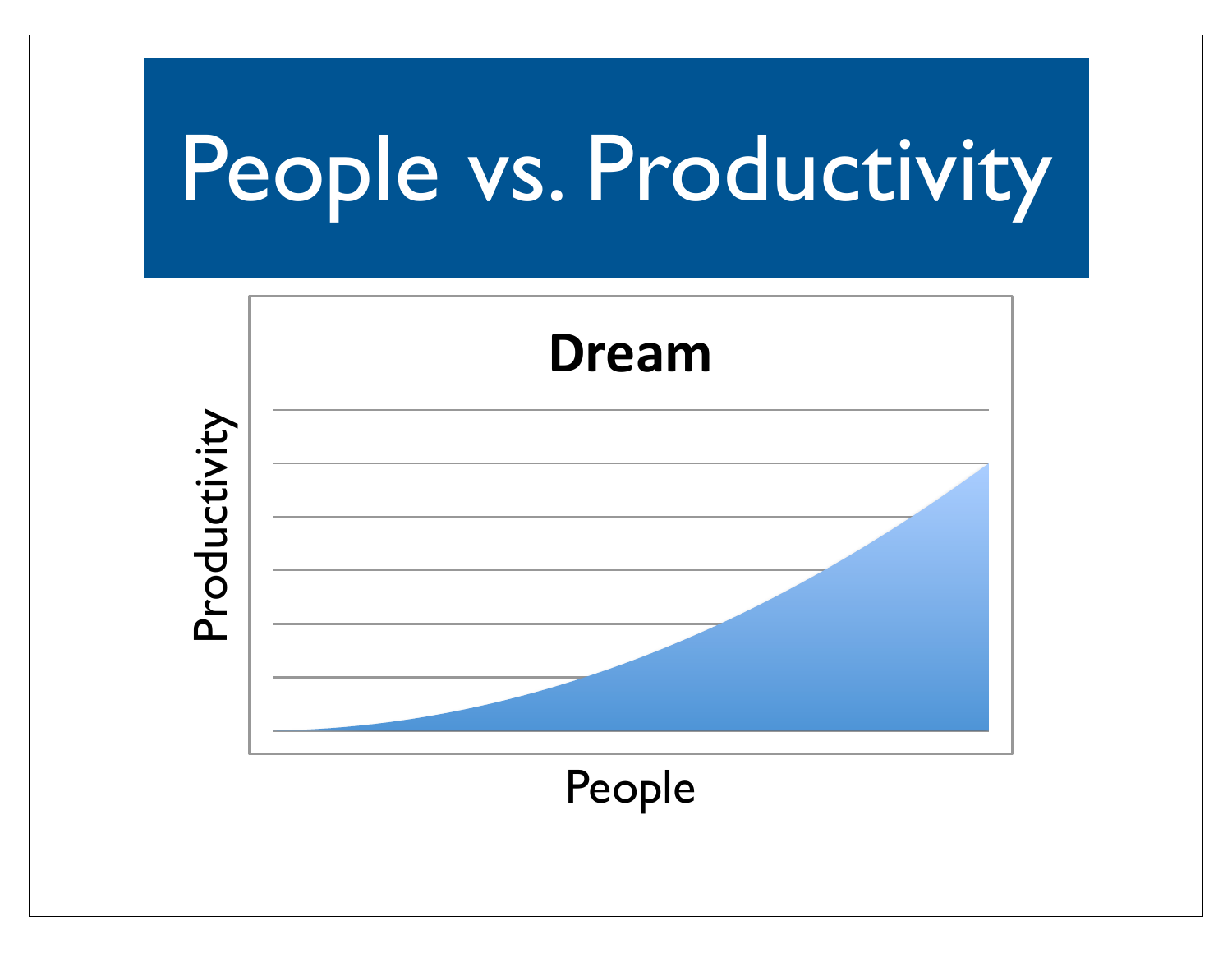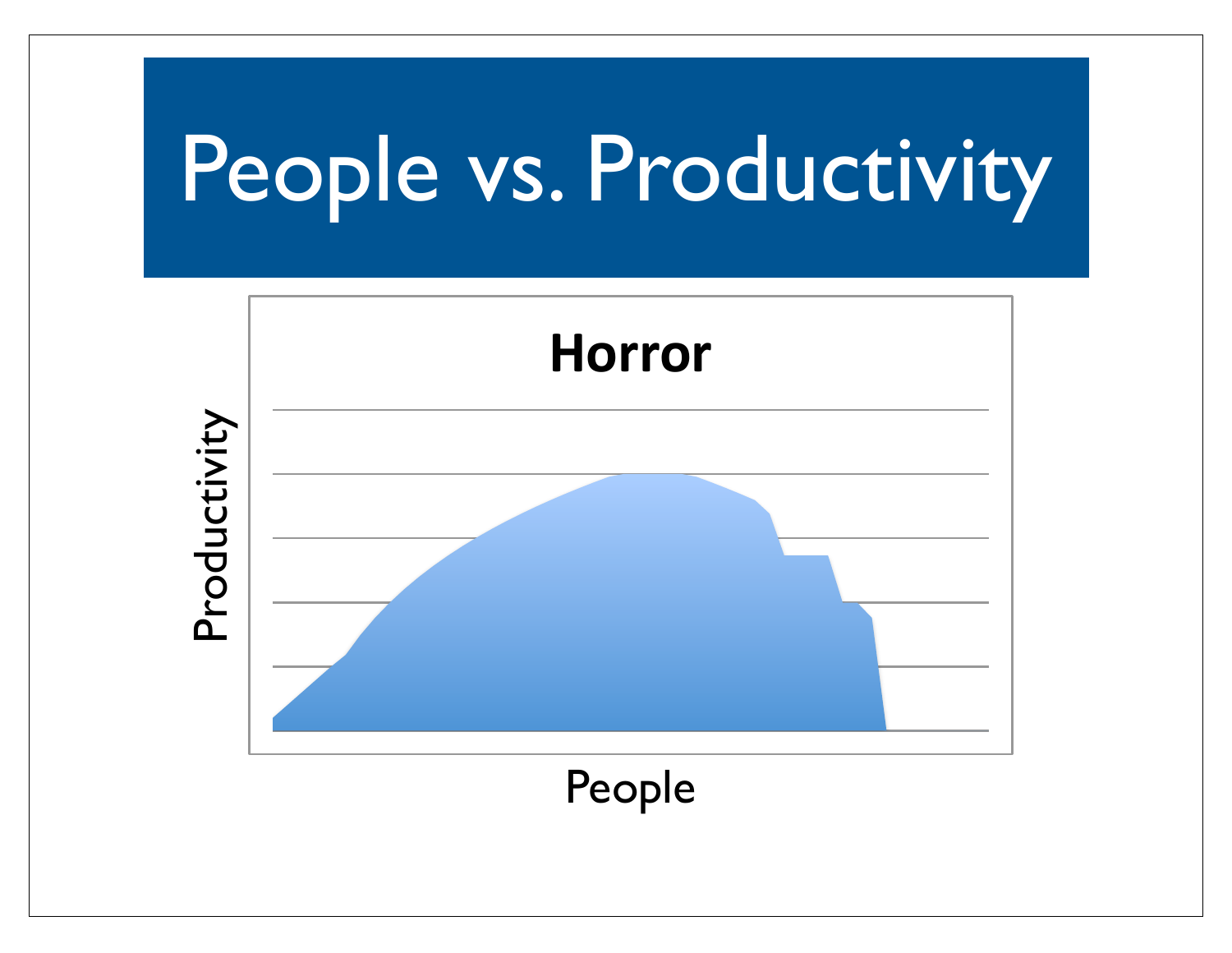### Why doesn't this scale as you add people (in theory)?











Number of pairwise communications is  $O(n^2) = 6$ 

Number of subgroups is  $O(e^{\Lambda}n) = 16$ 

Plus some other factors we'll talk about later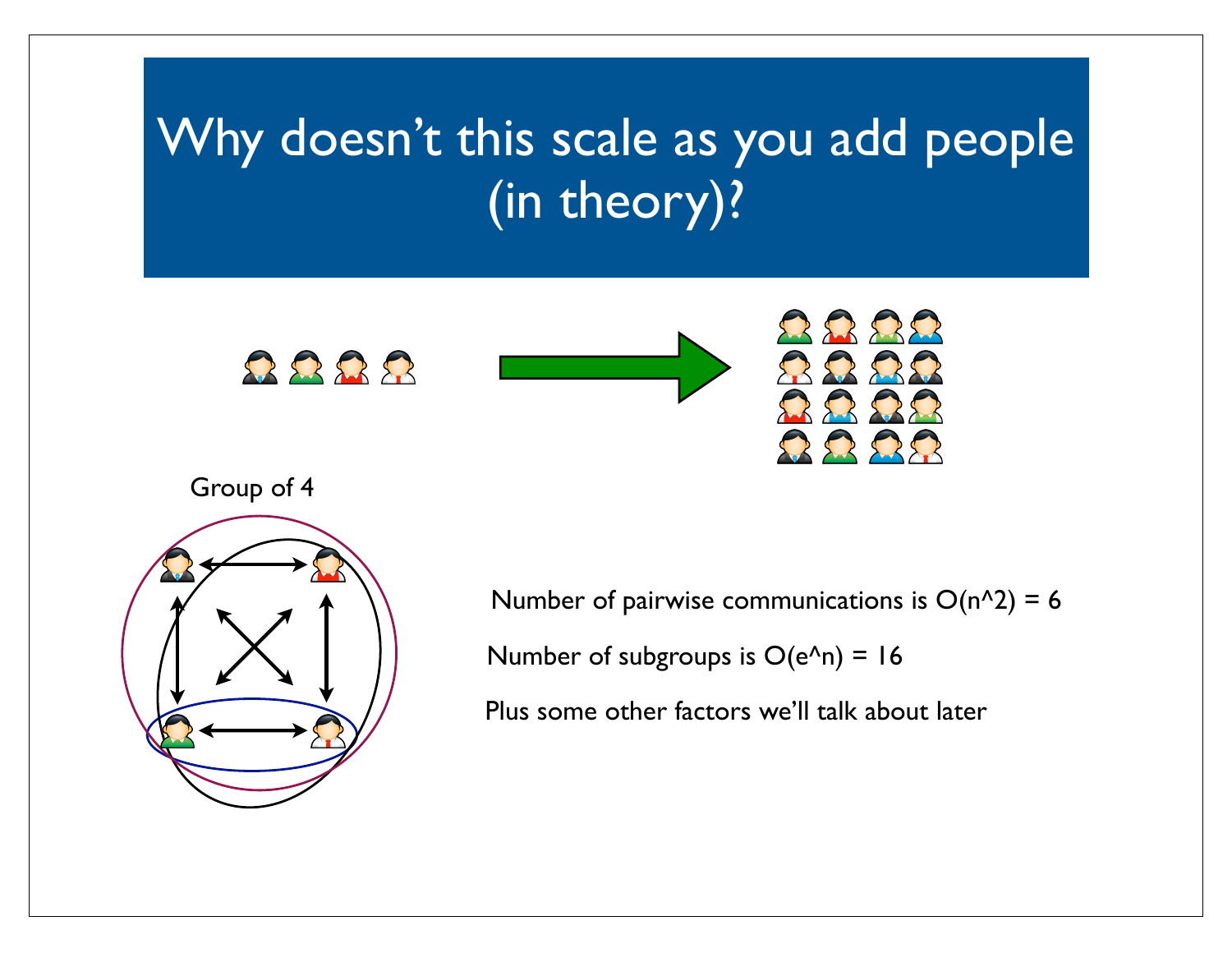### So, as you grow from 4 people to 6 people....



Number of pairwise communications grows from 6 to 15 Number of subgroups grows from 16 to 64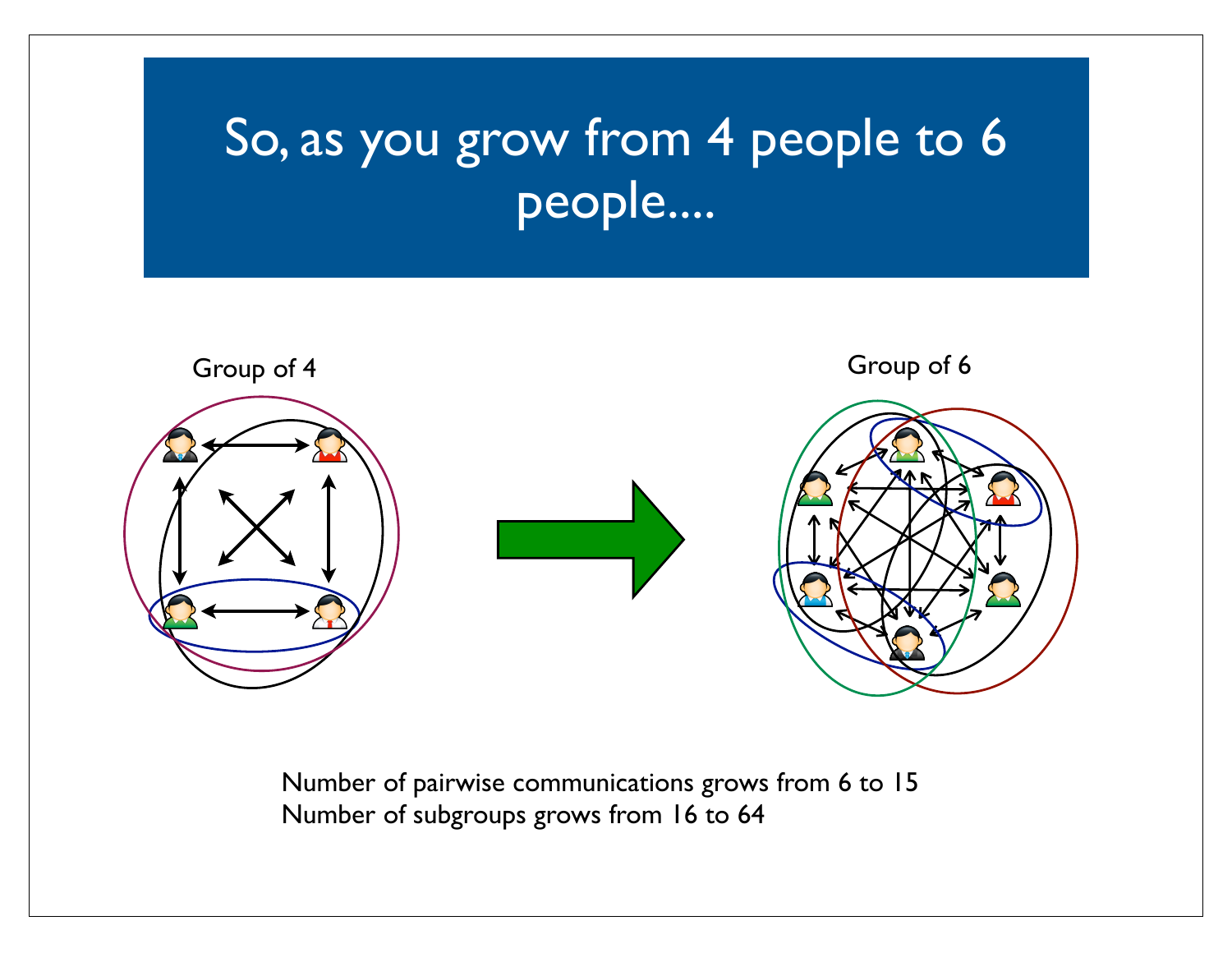### Understanding individuals is key to building great teams

- Strengths
- Weaknesses
- Skills
- Motivations
- **•** Personality types
- Competing interests
- Personal politics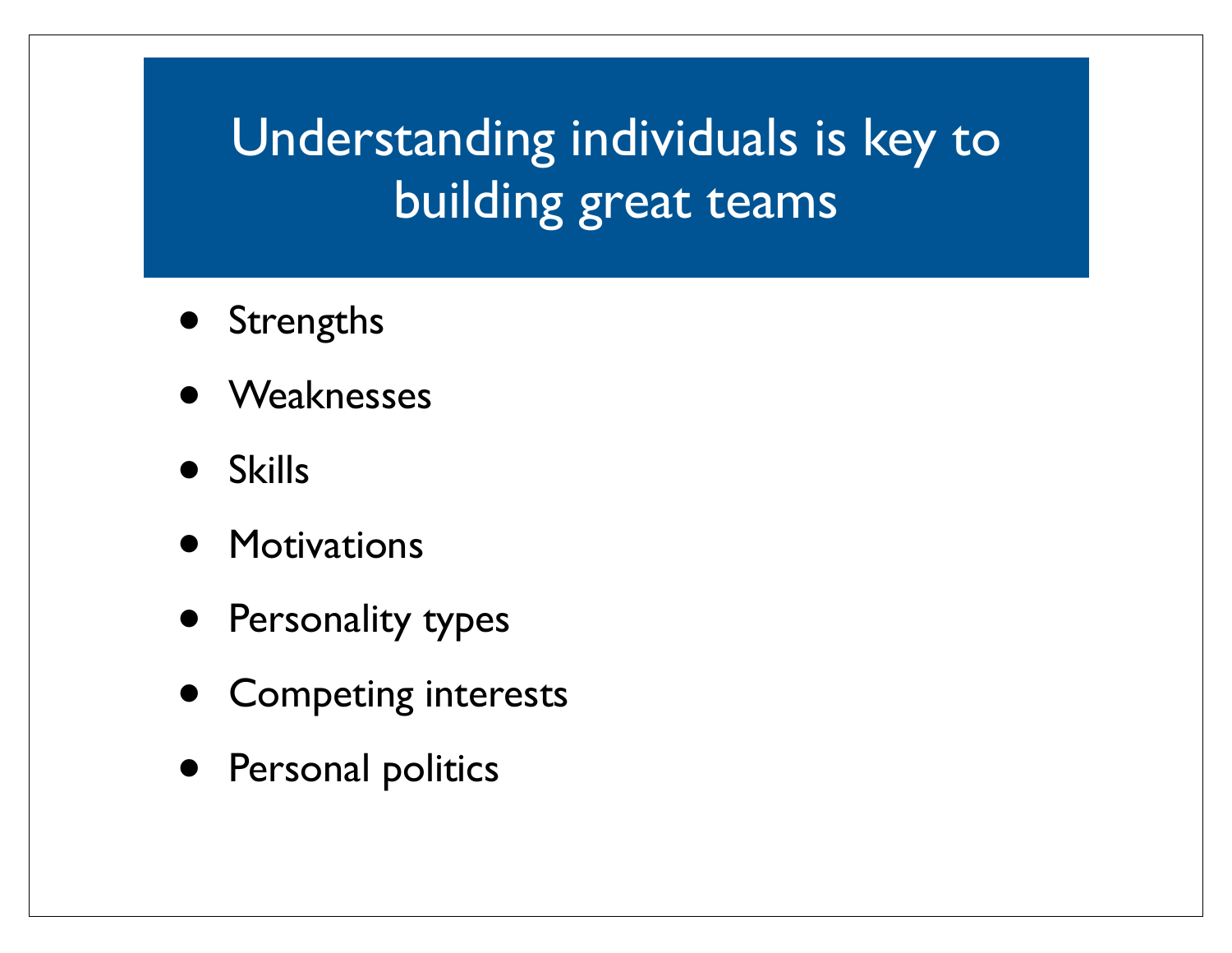# Personality types (Myers-Briggs)

#### Four Vectors

- Extrovert(E)-Introvert(I)
- Sensing(S)-Intuition(N)
- Thinking(T)-Feeling(F)
- Judging(J)-Perception(P)

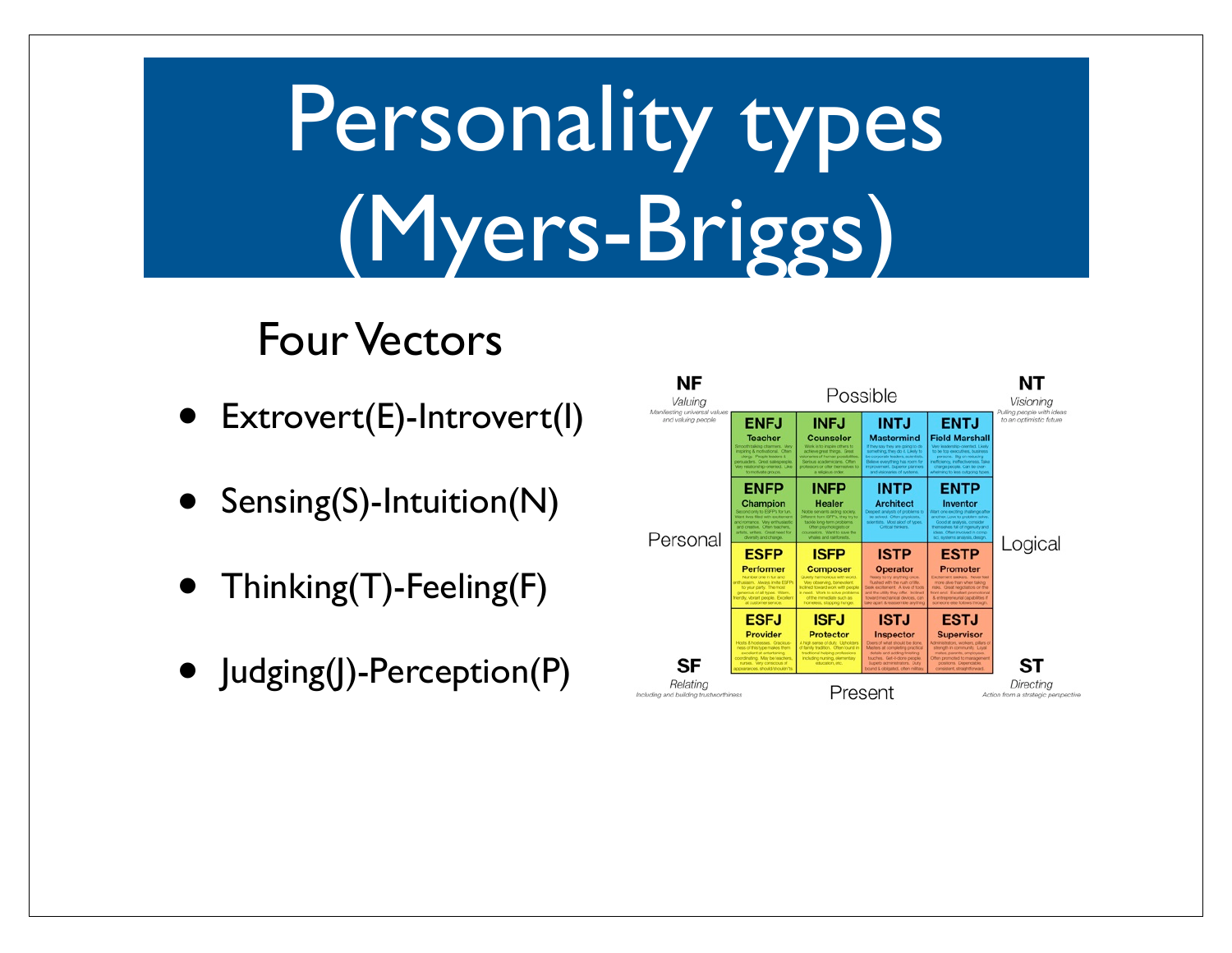Q: How much more productive is a great software engineer than an average (median) engineer?

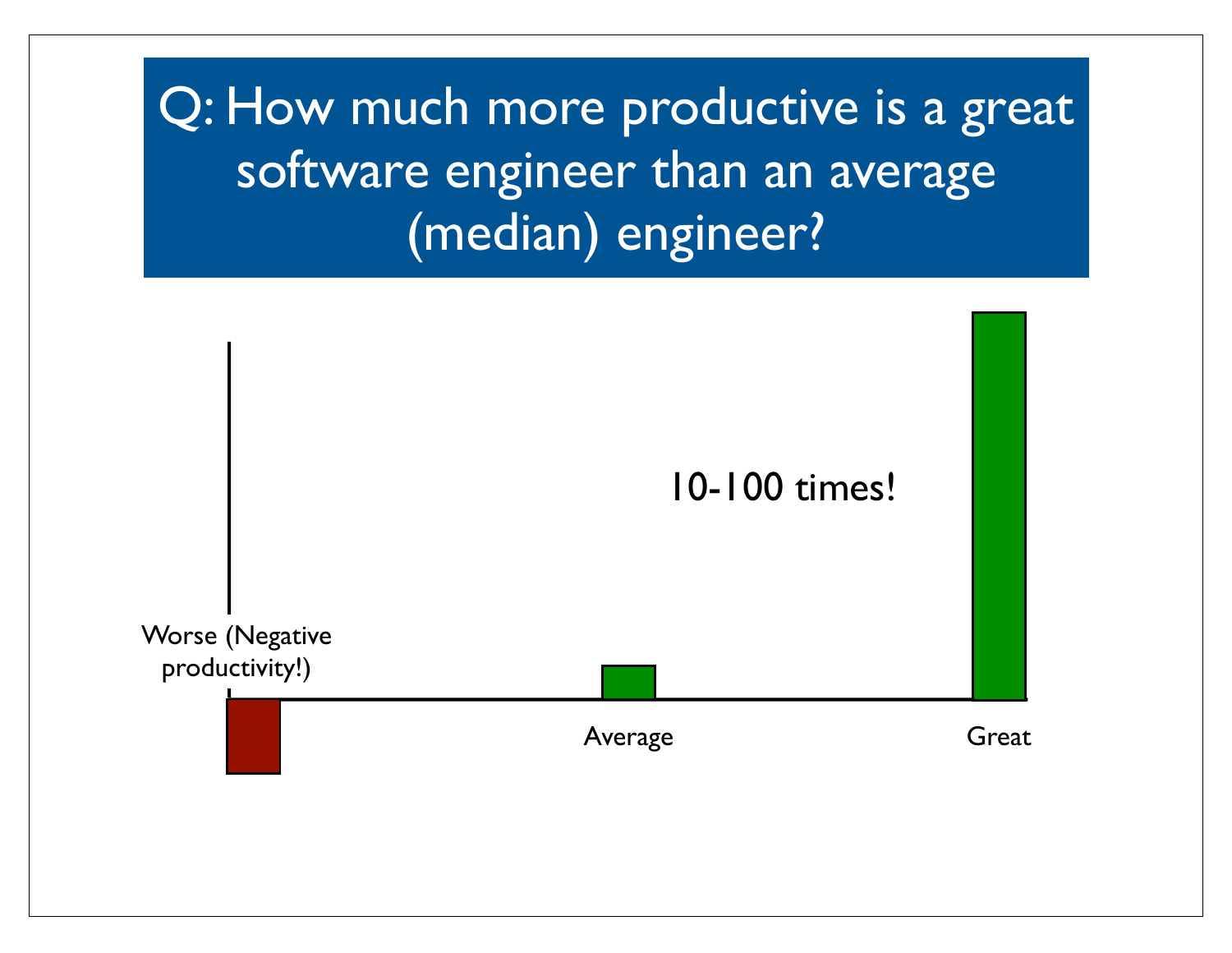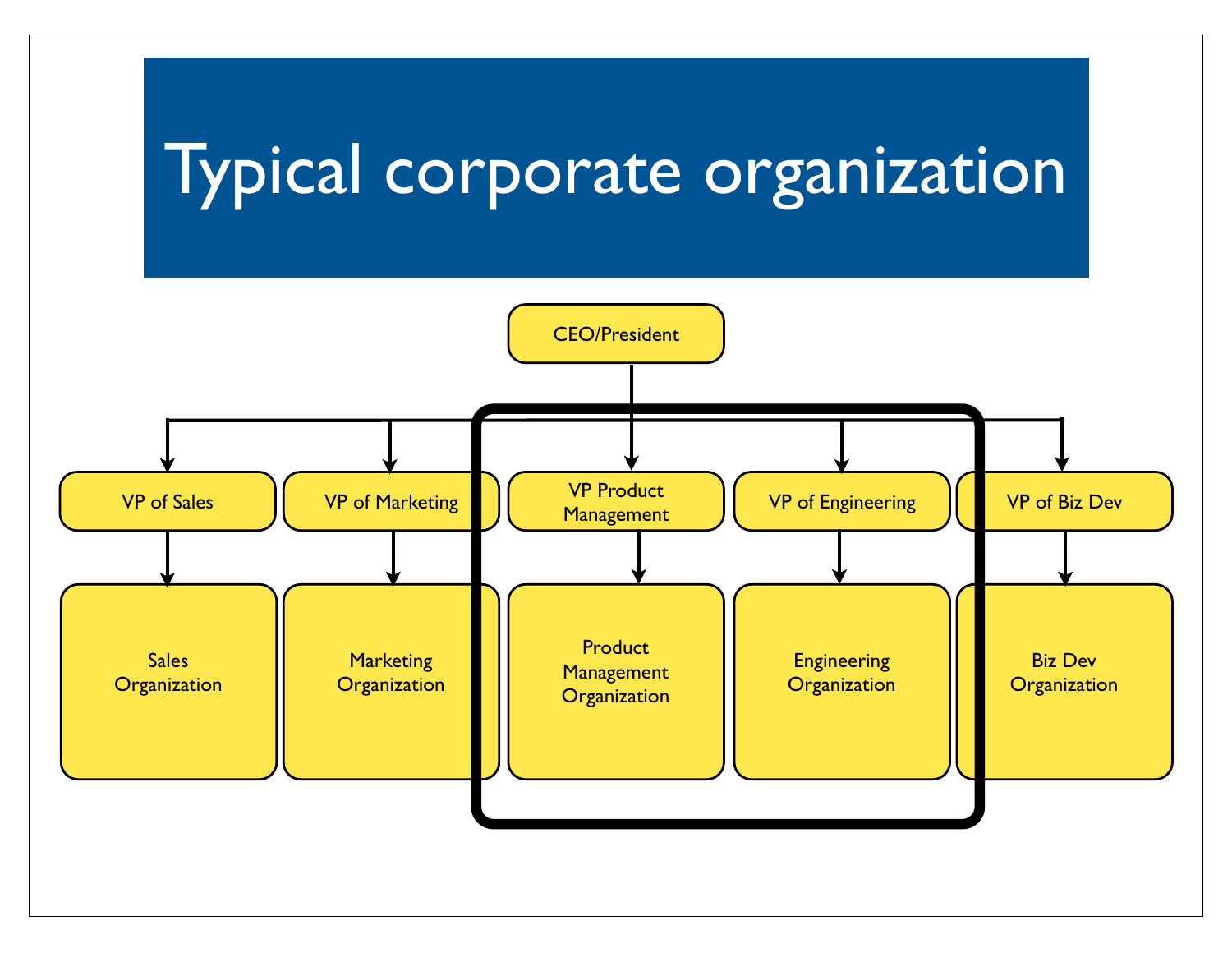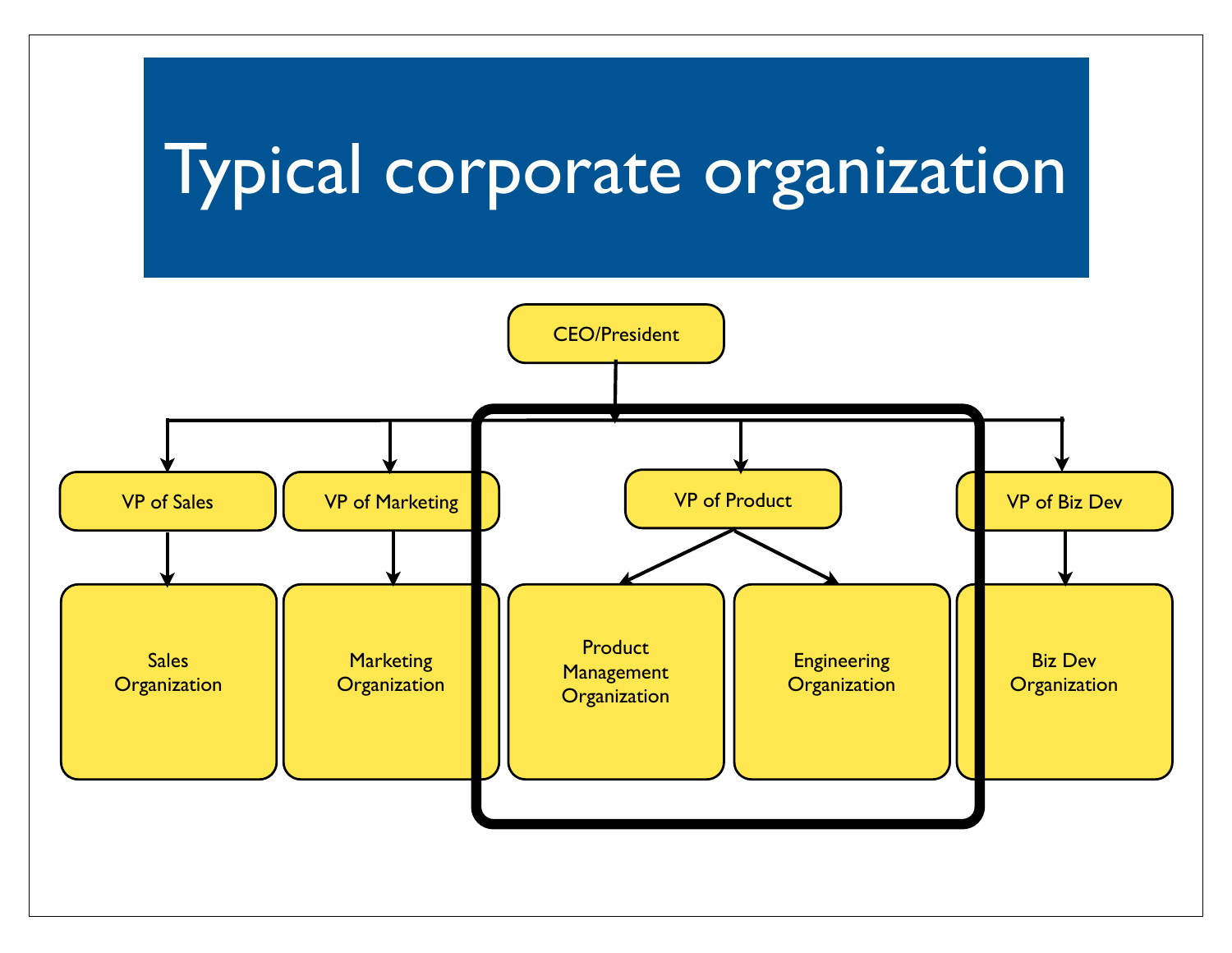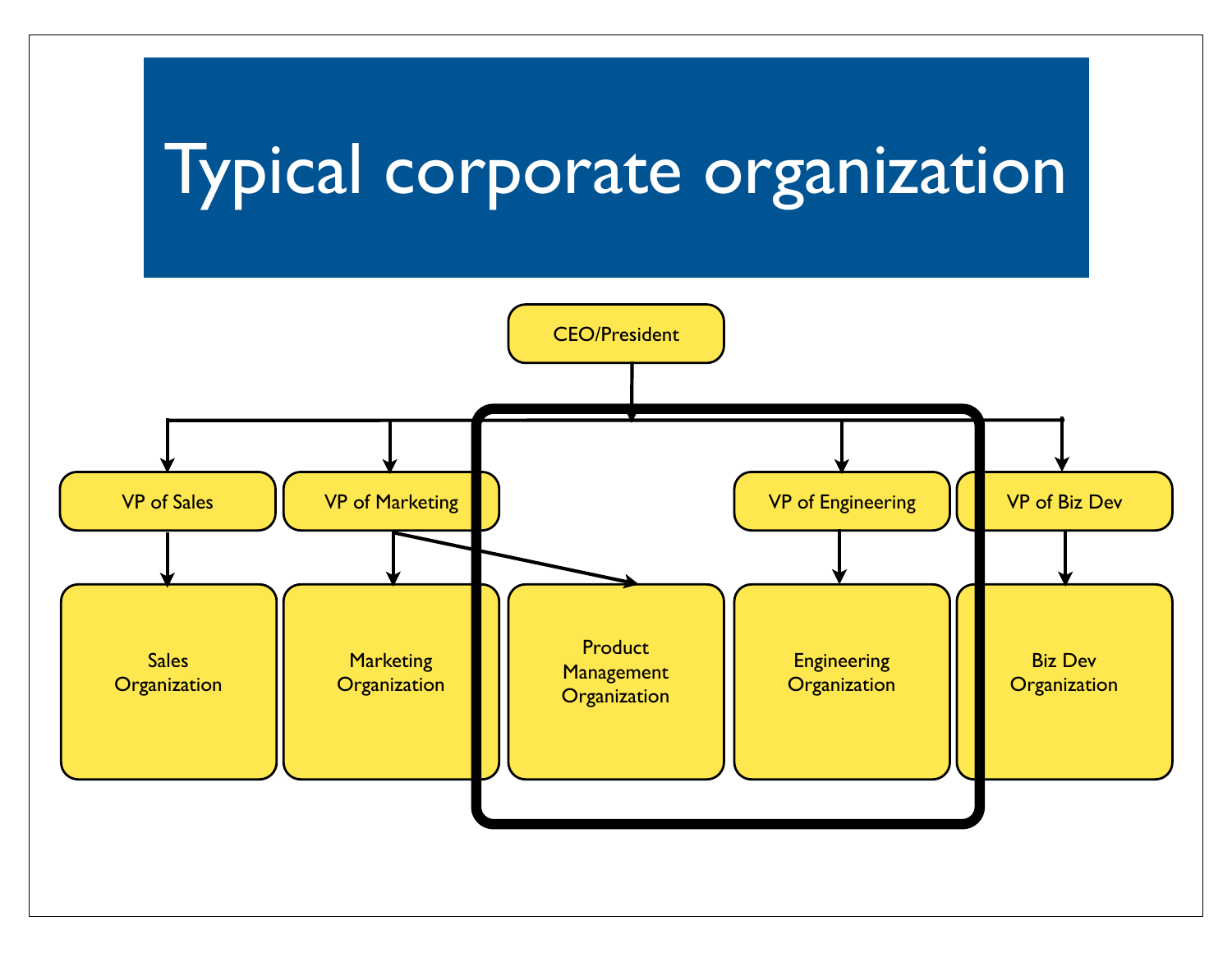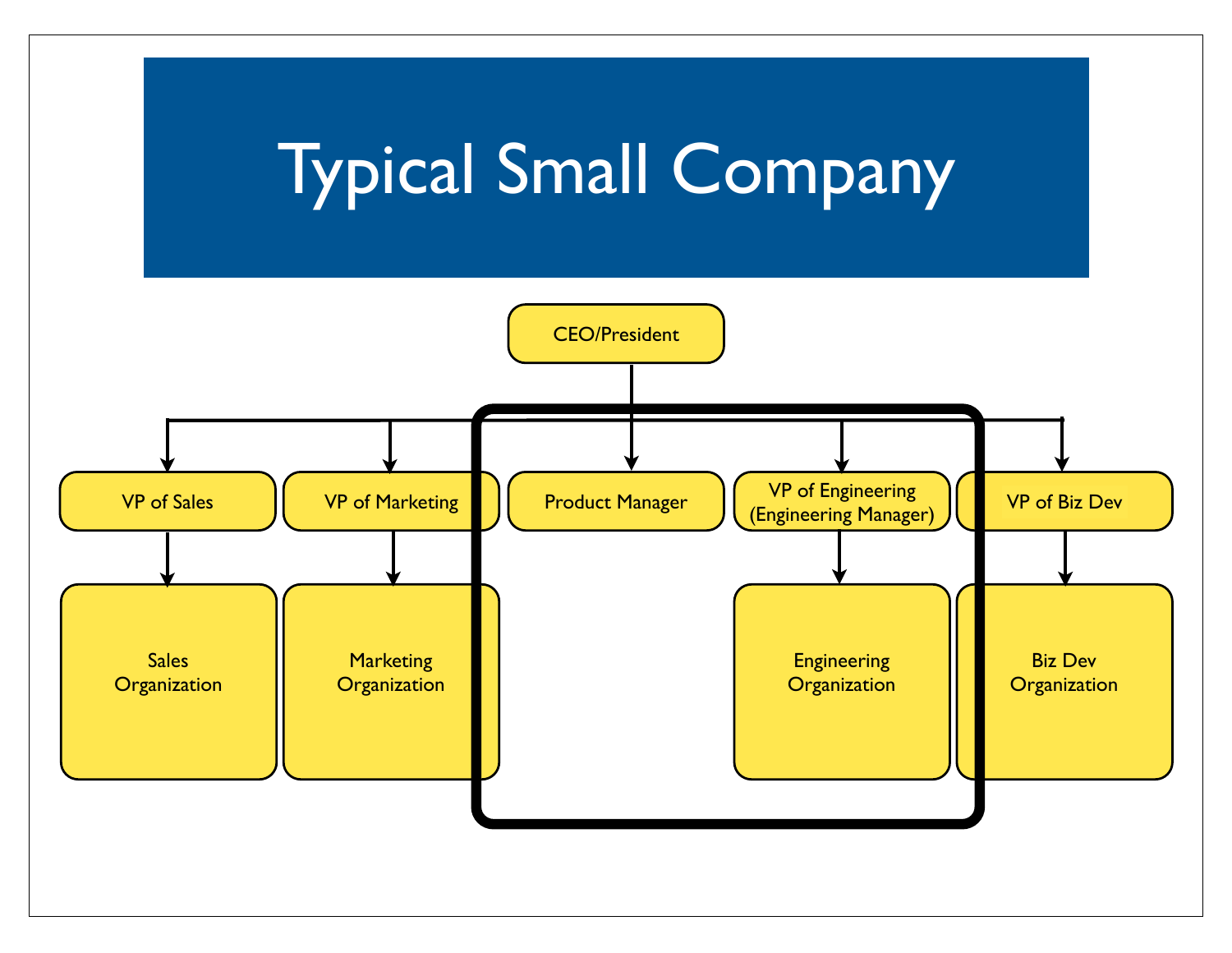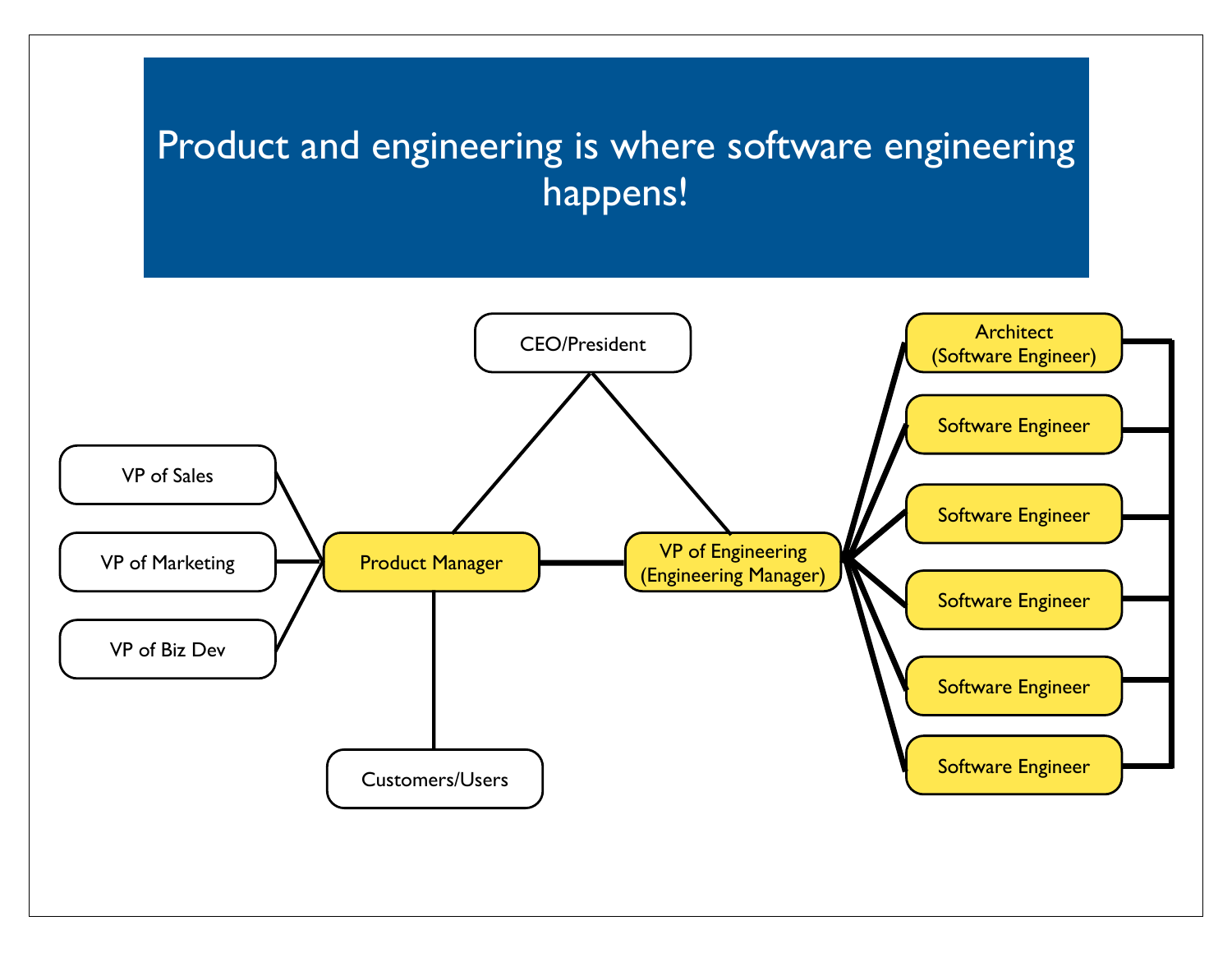# Product manager is a central figure

- Defines vision (with CEO), product requirements
- Outbound interface to CEO, sales, marketing, biz dev, customers
- Inbound interface to engineering through engineering manager
- Figures out the product process w/ engineering manager
- Negotiates features, schedules with engineering manager
- Collects customer feedback
- Project management? Product marketing?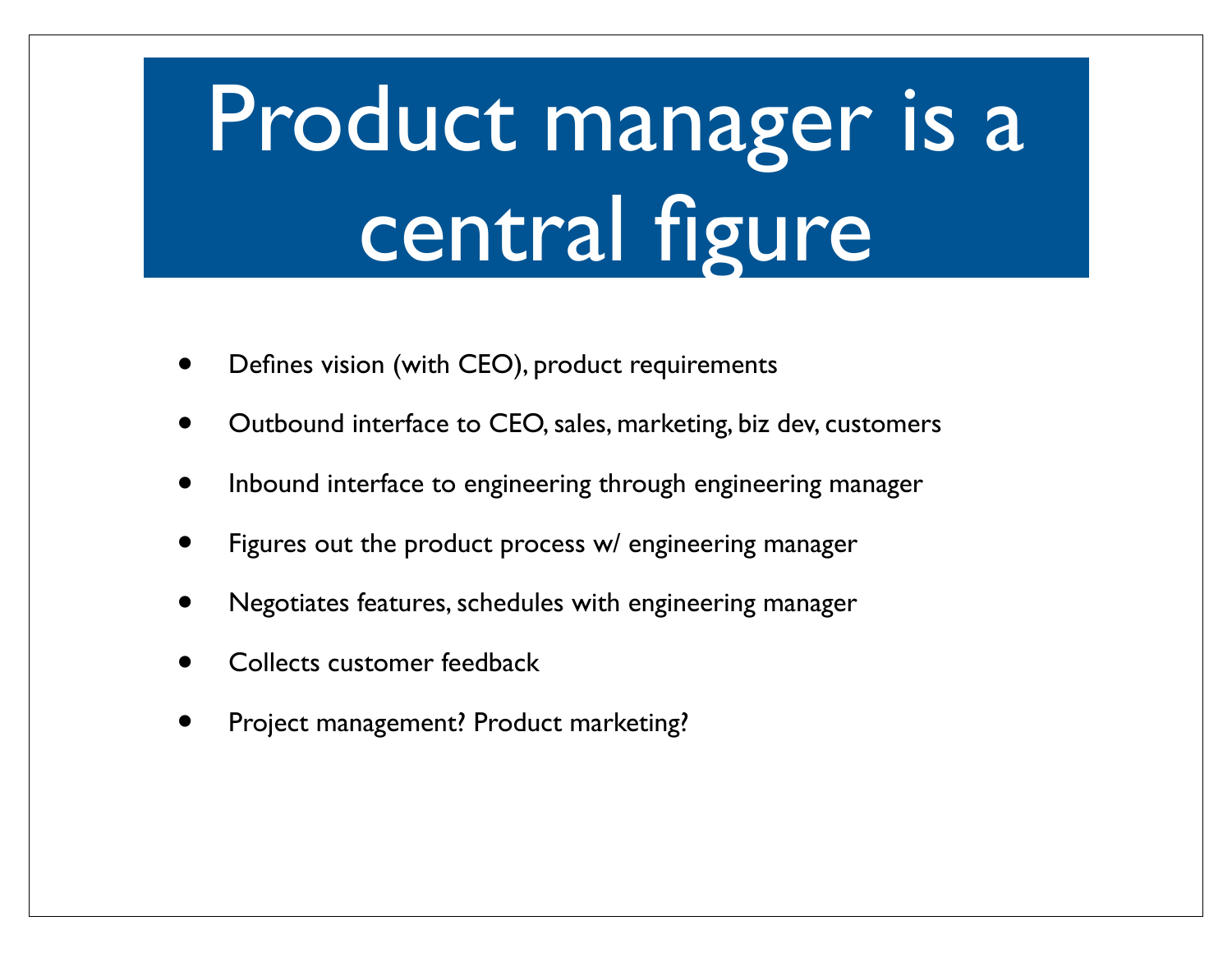### Engineering manager is responsible for product deliverable

- Manages engineering team
- Responsible for all aspects of engineering output (features, timeliness, quality)
- Figures out the engineering process
- Recruiting engineering team
- **Schedule**
- SW development, quality insurance, operations
- Technically involved?
- Project management?
- **Motivation**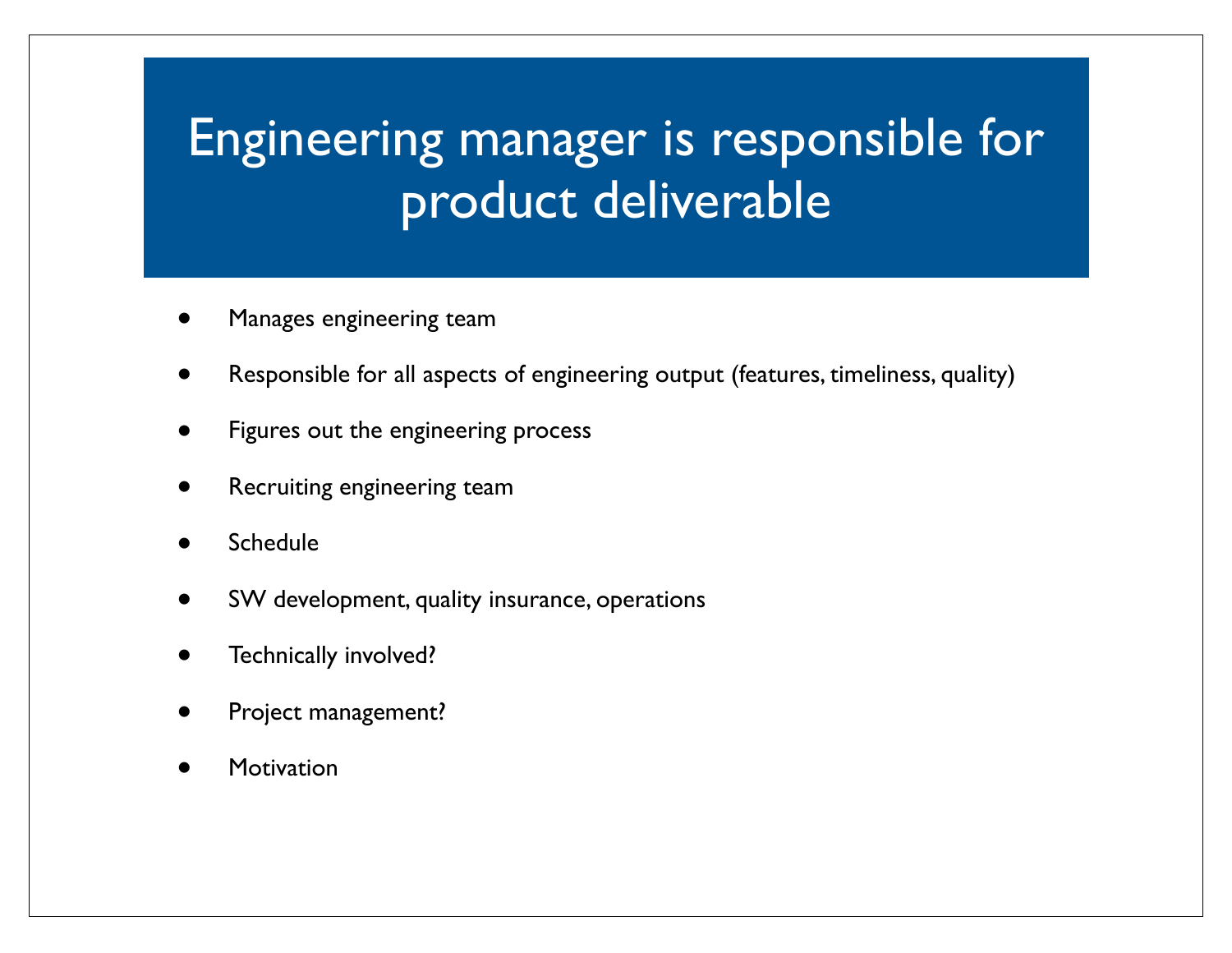#### What do engineers do?

- Write code (and design software)
- Sometimes "architect"
- Tools and infrastructure management
- **Quality Assurance (Testing)**
- Operations?
- Interact with the product manager
- Interact externally? (with customers, across organizations)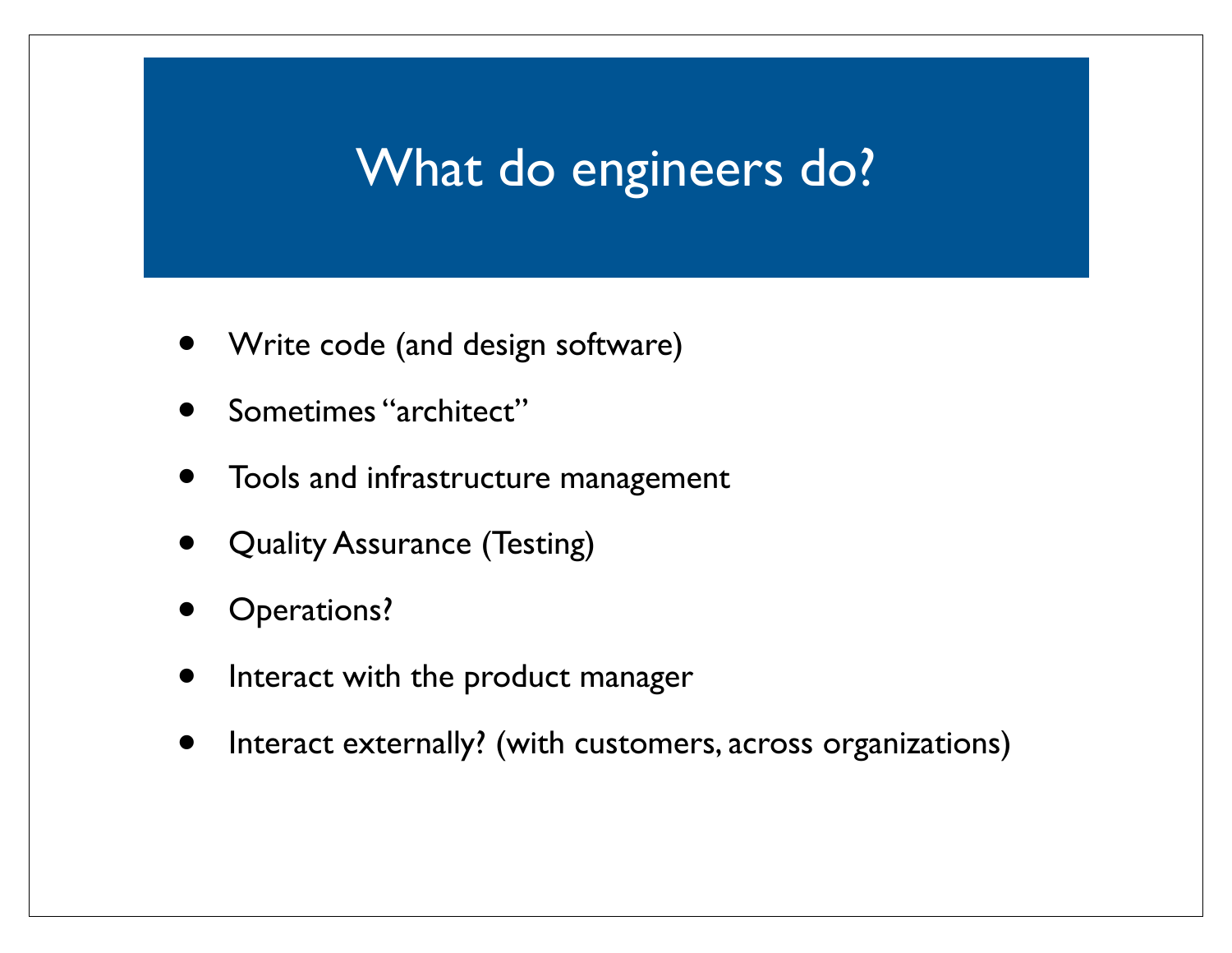# The curious ambiguity of the "PM"

- Product manager
- Project manager
- Product marketing (manager)
- Program manager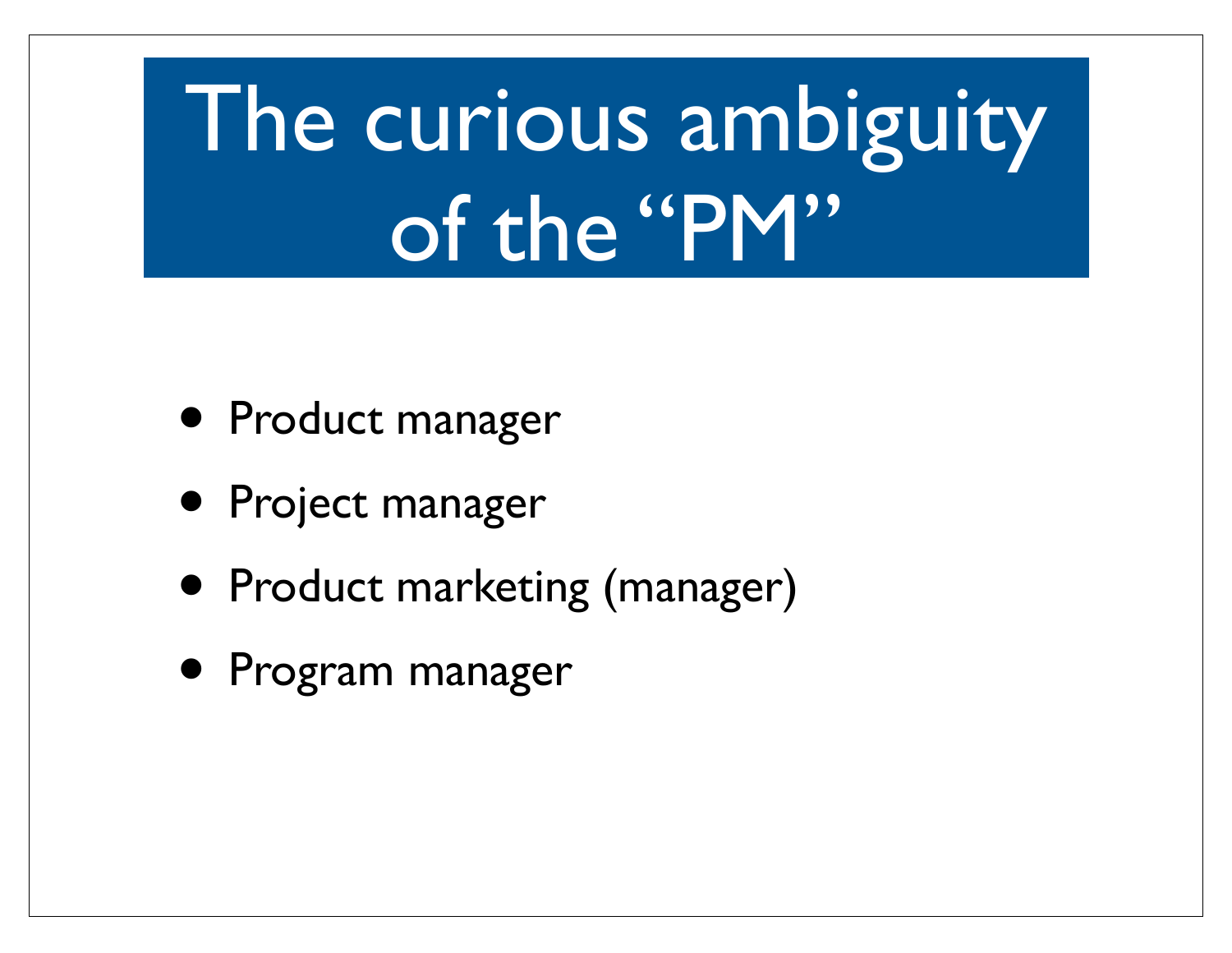## Project manager

- Sometimes not a full time "position" but a role that is filled
- Sometimes coupled with product manager or engineering manager
- Keeps track of what every one is done
- Understands the schedule
- Synchronizes rest of company with engineering
- Might not have a role of authority
- We've described role in 3 minutes -- you can get a masters degree in project management!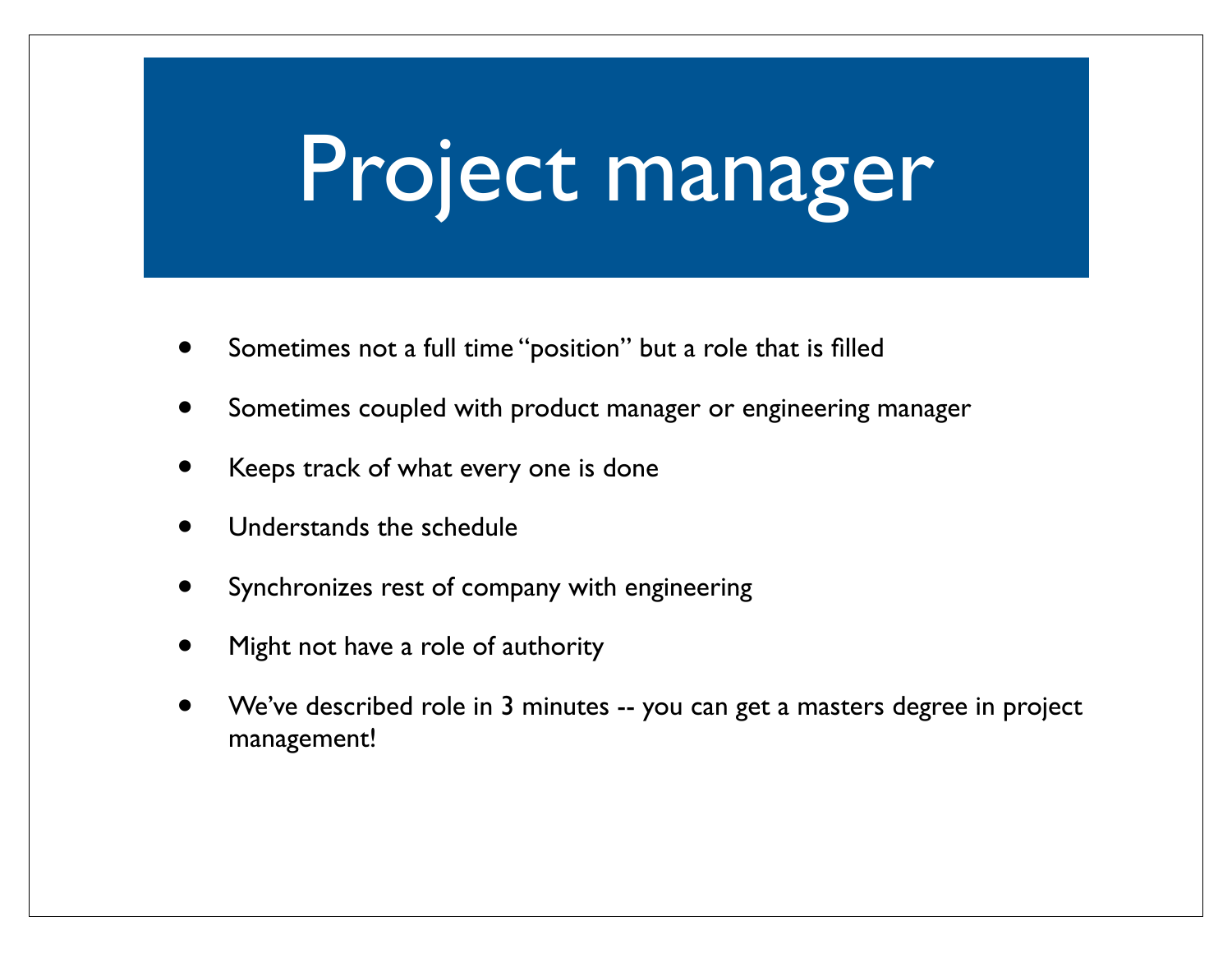## Your project

- Product manager
- Engineering manager But someone must manager manager enter the project manager
- Architect
- Toolsmith
- Engineer
- $\bullet$  Enginger
- · Enginee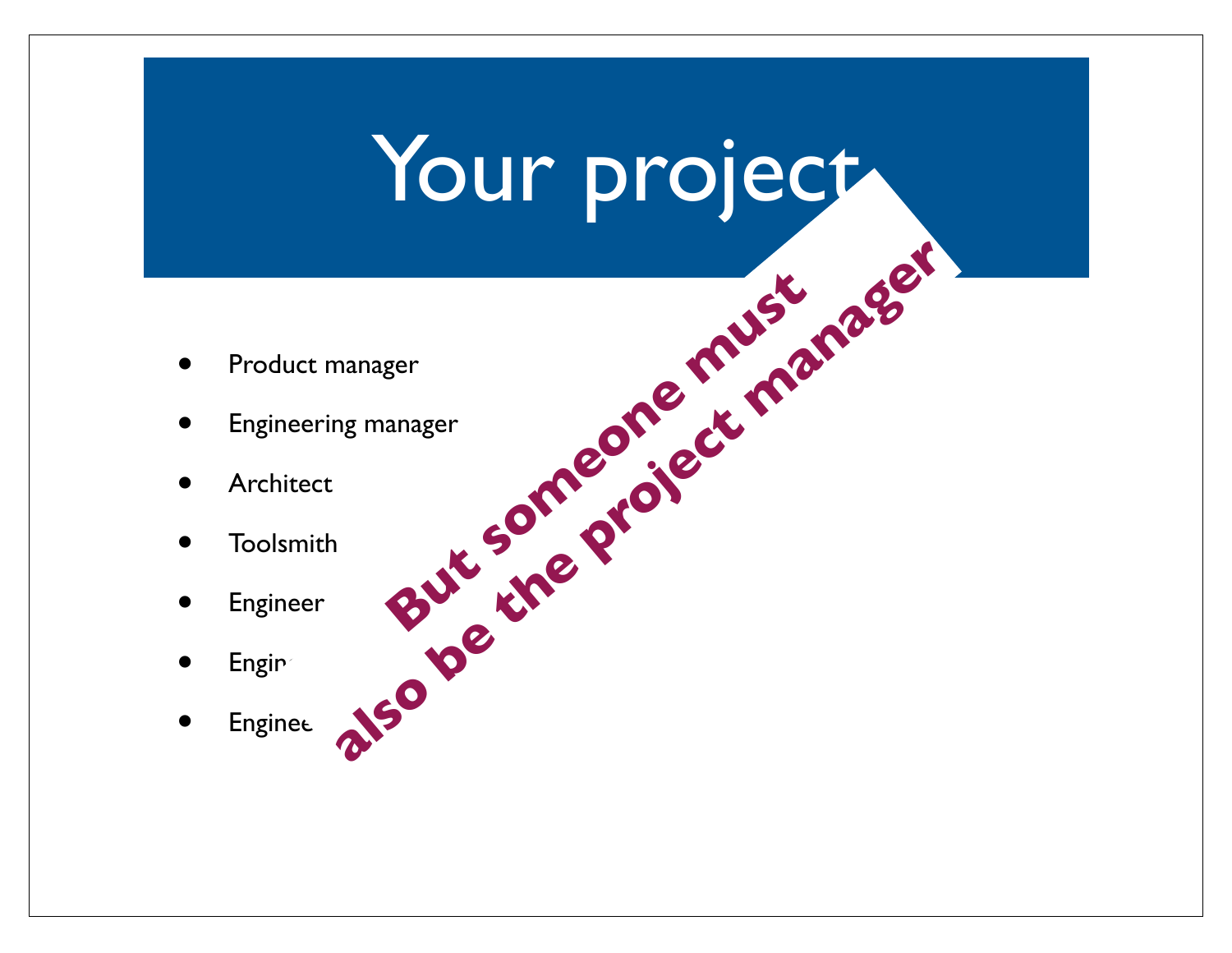## Project role assignments

#### Individuals

- **Strengths**
- **Weaknesses**
- **Skills**
- **Motivations**
- Personality types
- Competing interests
- Personal politics



#### Roles

- Product manager
- Project manager
- Engineering manager
- **Architect**
- Toolsmith
- **Engineer**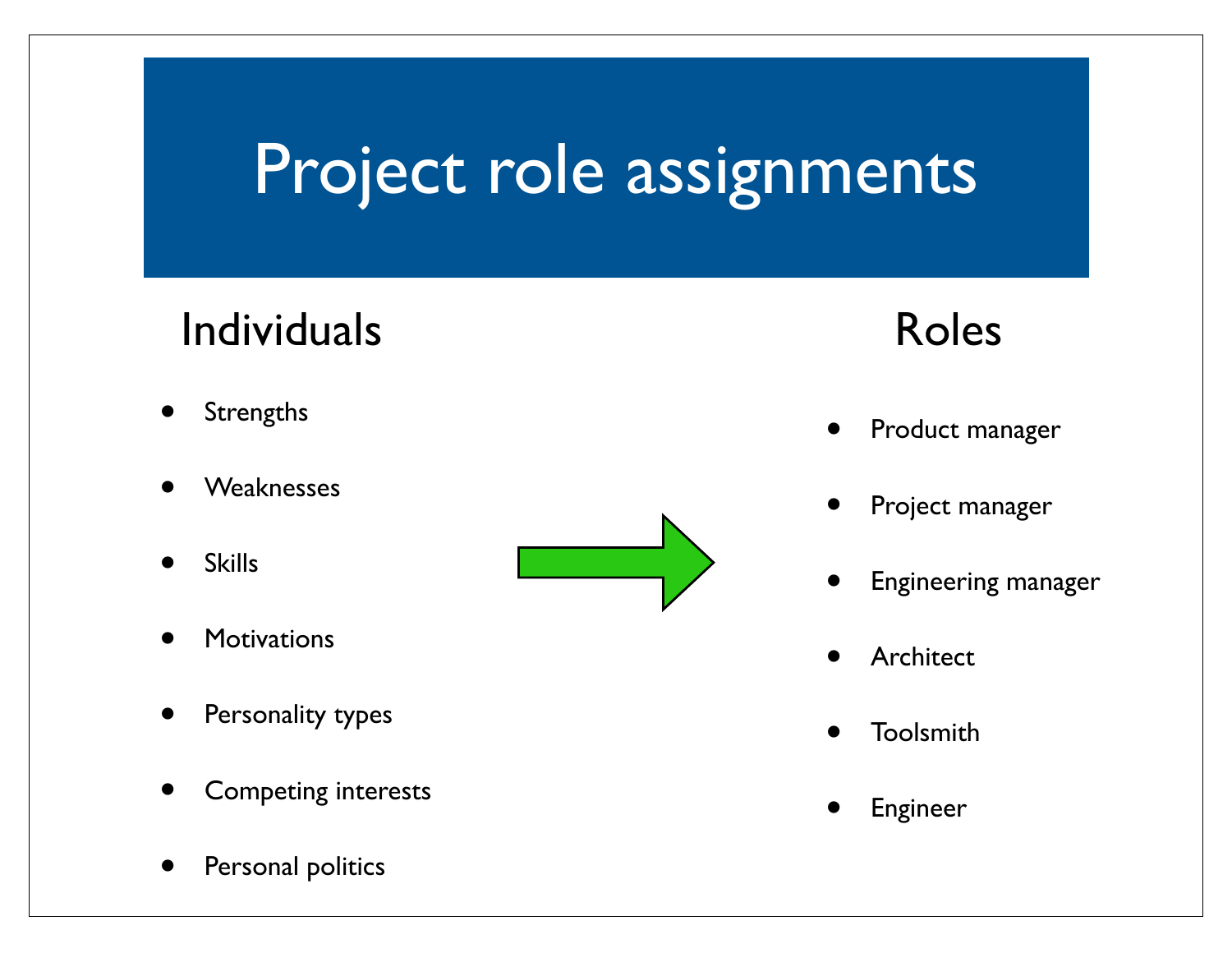## Potential structure

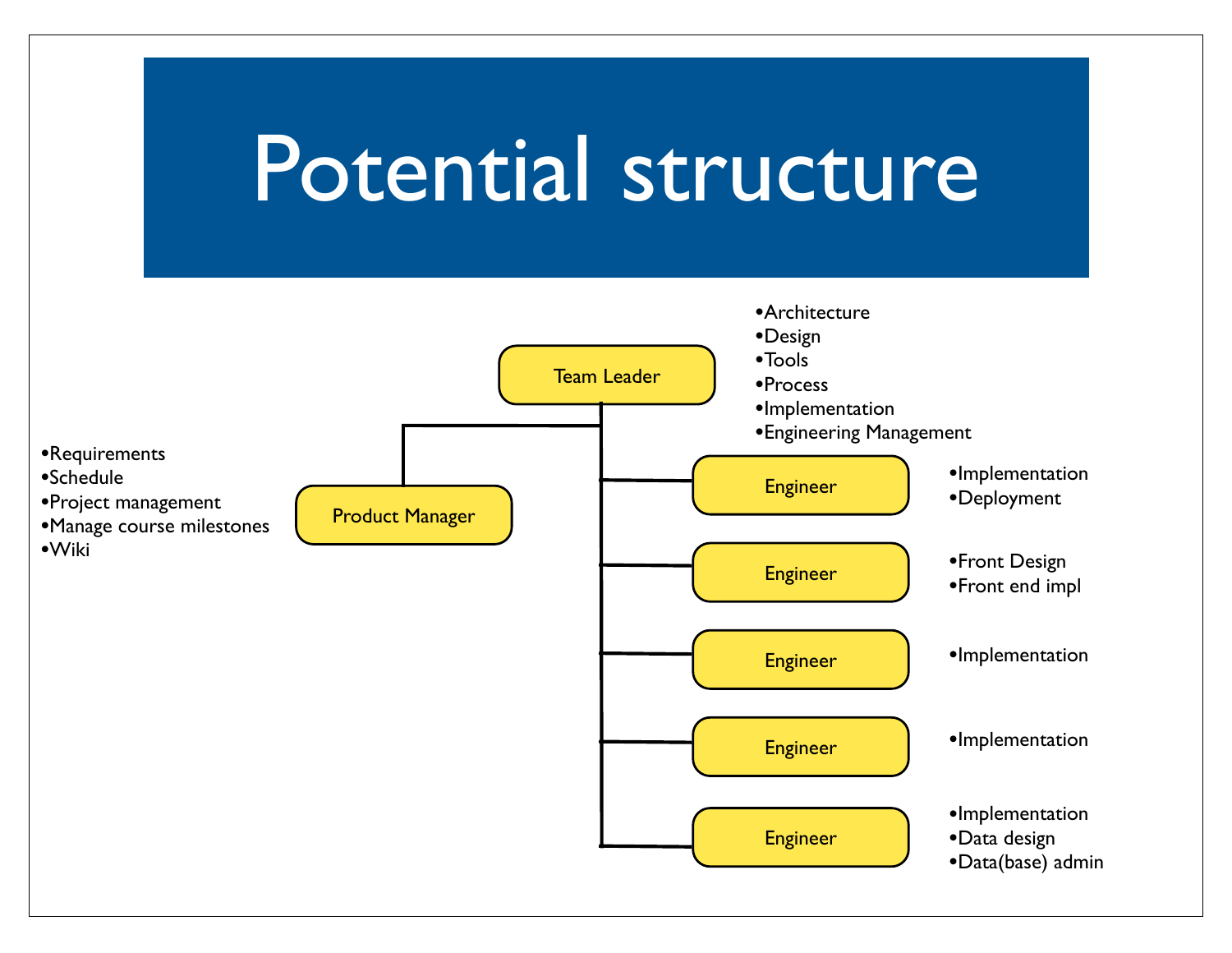

\* Architect/Technical Lead

(Never seen this work in the real world!)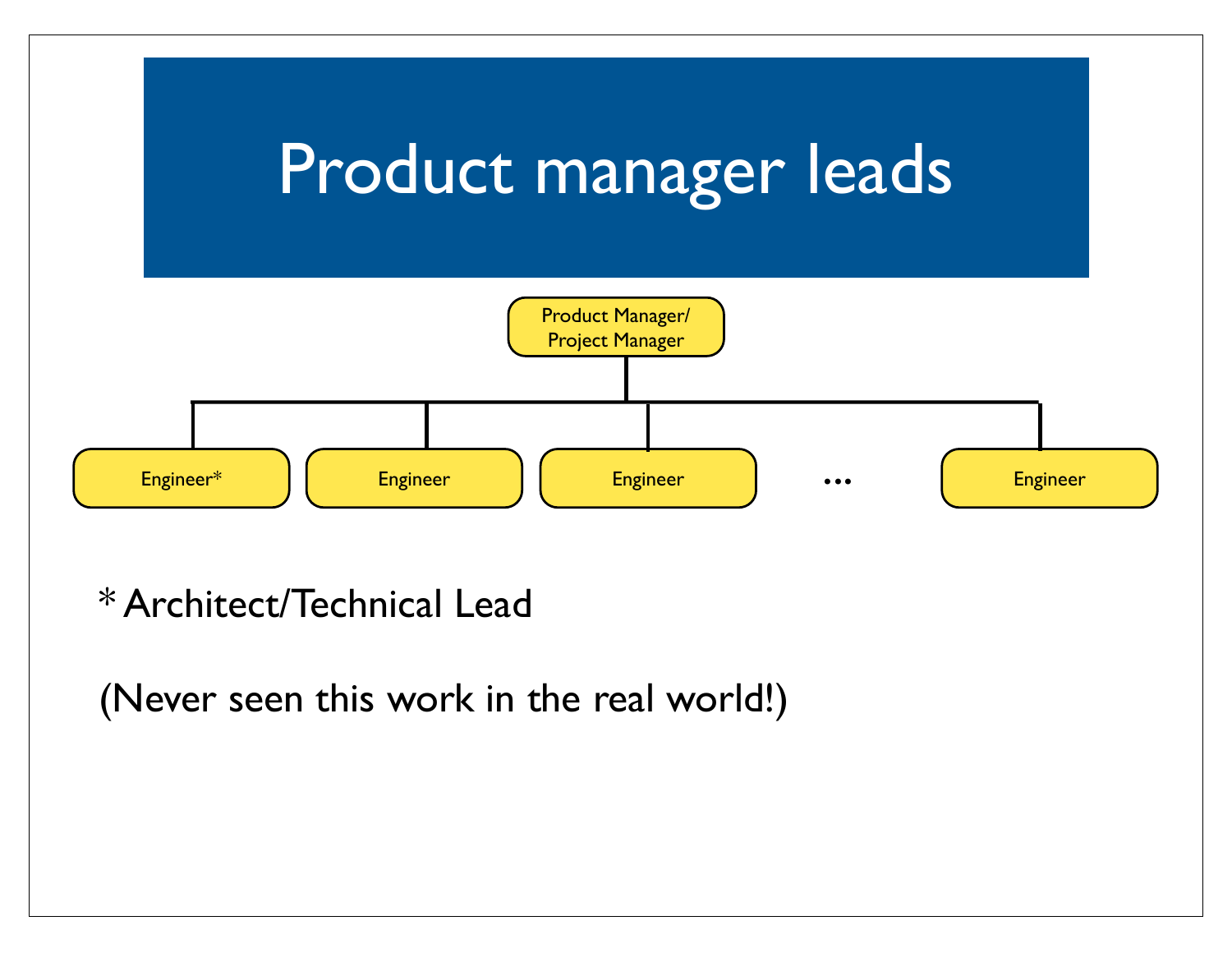

\* Architect/Technical Lead

This works in the real world because both the PM and engineering manager report to someone else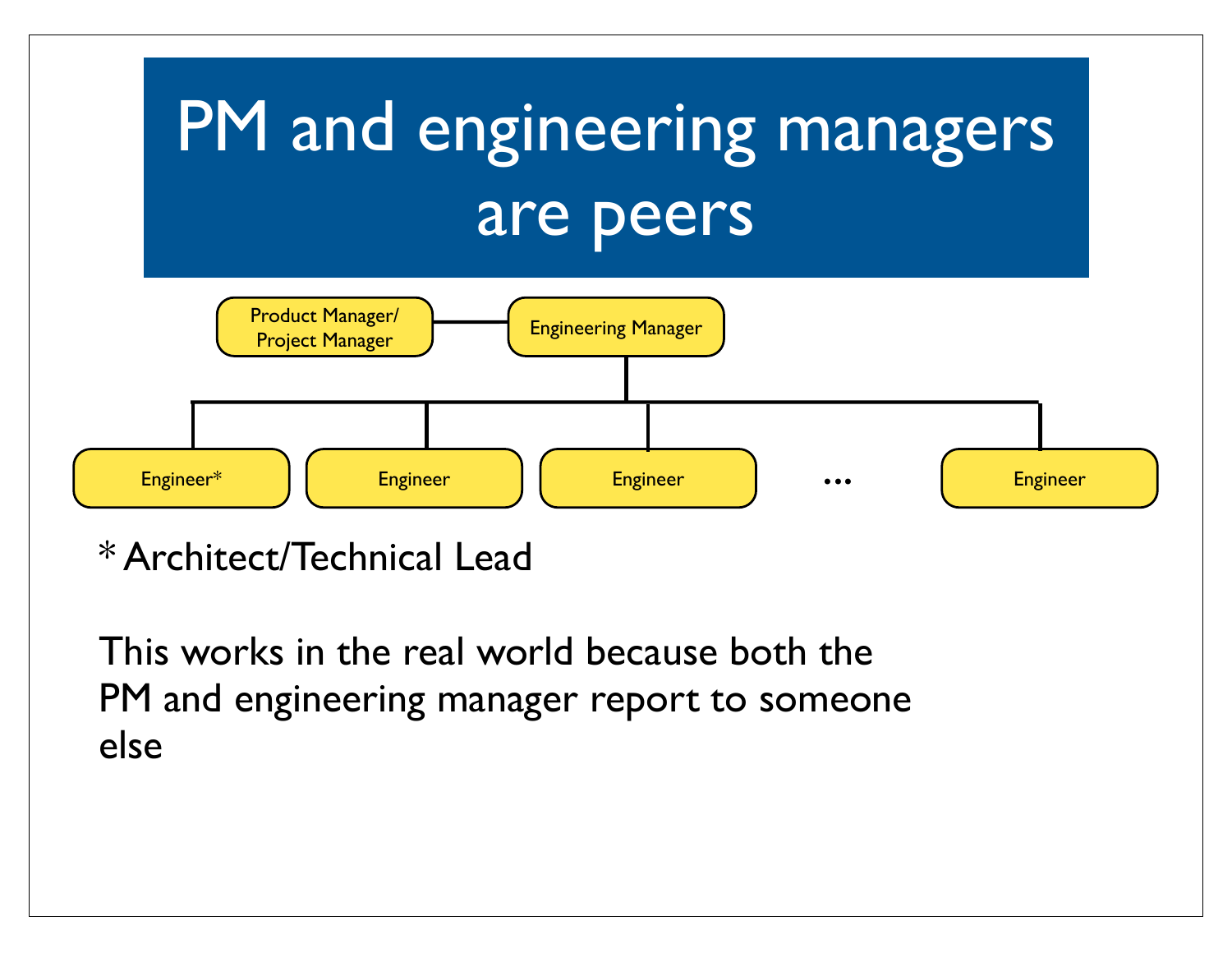

#### \* Project manager

Note: regardless of how you decided to organize, you must have a project manager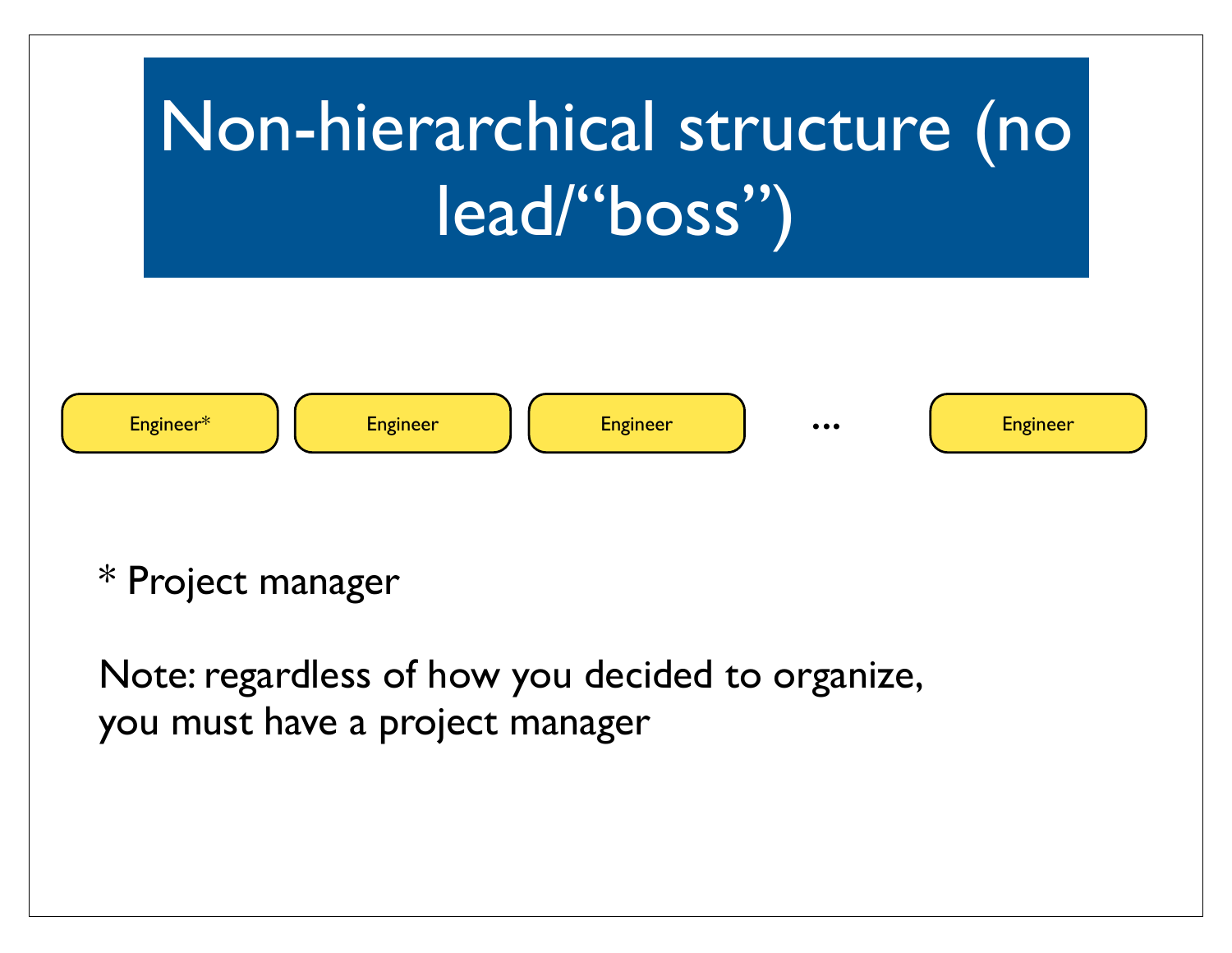# Project manager for your project

- Required for your project, regardless how you organize yourselves
- Coordinates with a TA assigned to your project
- Manages all documents, write ups, communication
- Keeps track of the schedule
- Checkpoints with individuals of the team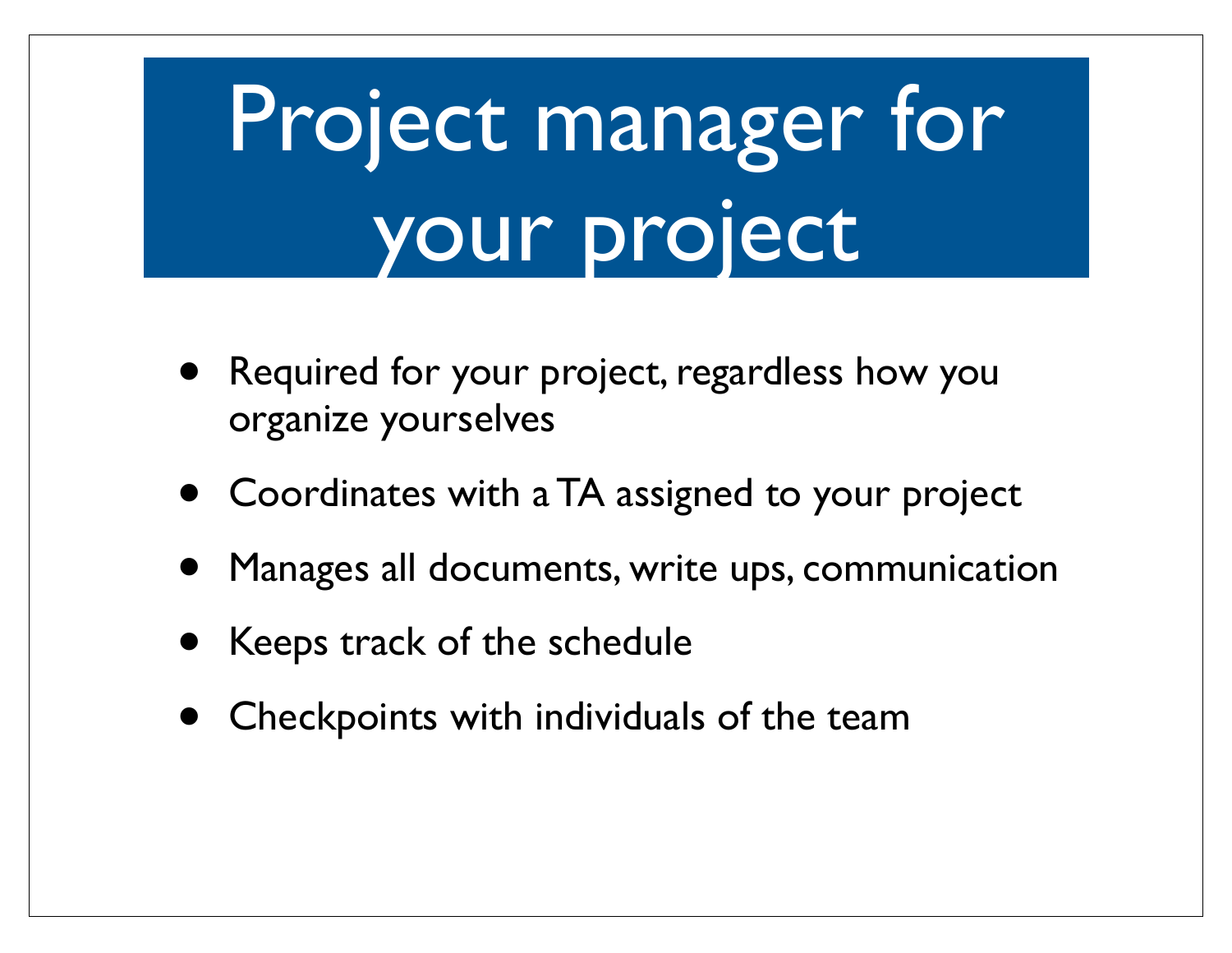#### Project manager weekly status report

- Written weekly document shared with TA (posted on your wiki)
- Four components
	- What you said you were going to do this week
	- What you did this week
	- What you are going to do next week
	- **Issues**
- Require all team members to produce an individual status report tat roles up to the team report?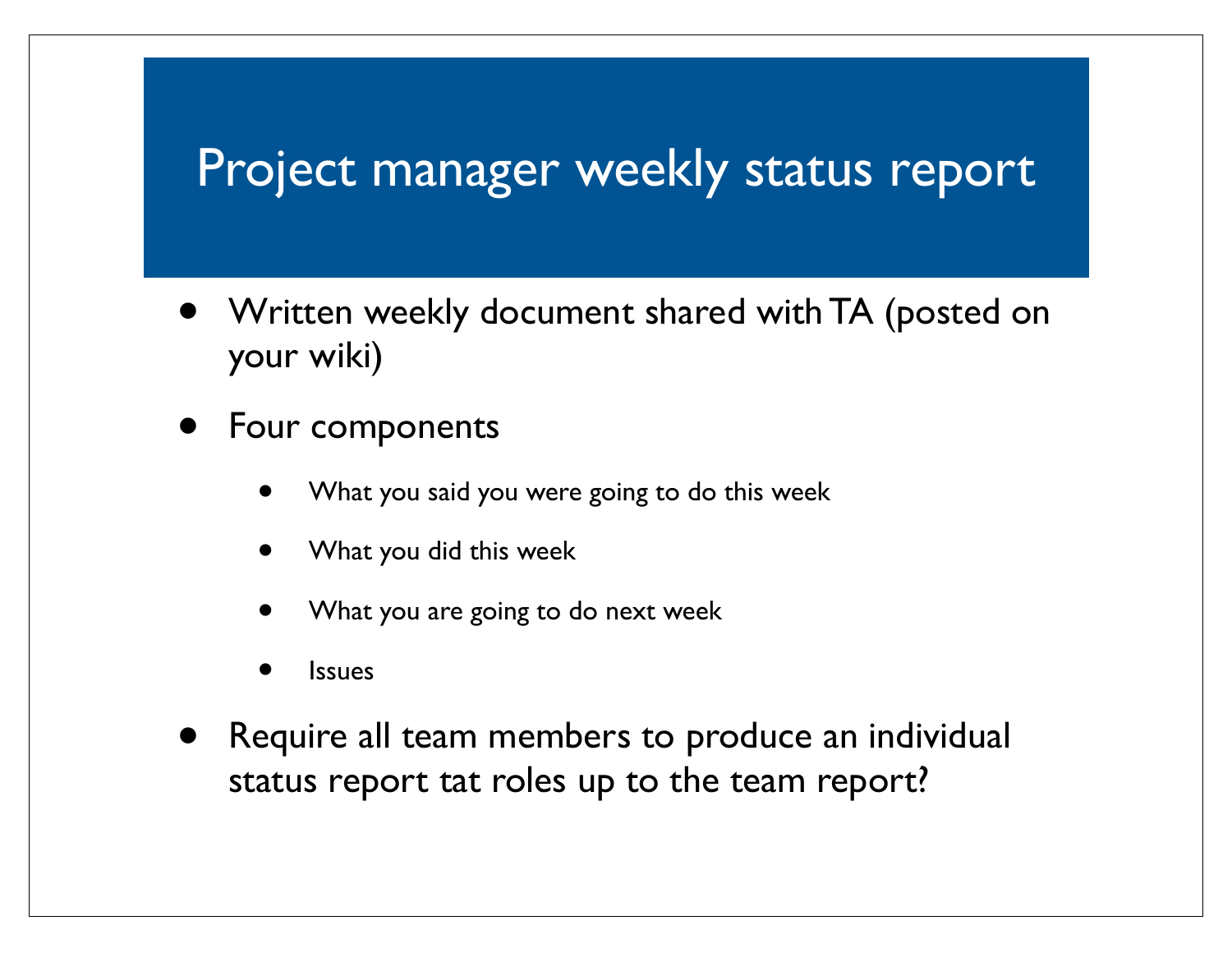## Take aways

- There is never a perfect organizational structure
- Scale by blindly adding bodies will fail
- Organization structures must accommodate individuals
- "PM" is a loaded word
- We'll dig in more later in the quarter
- You must figure out your organizational structure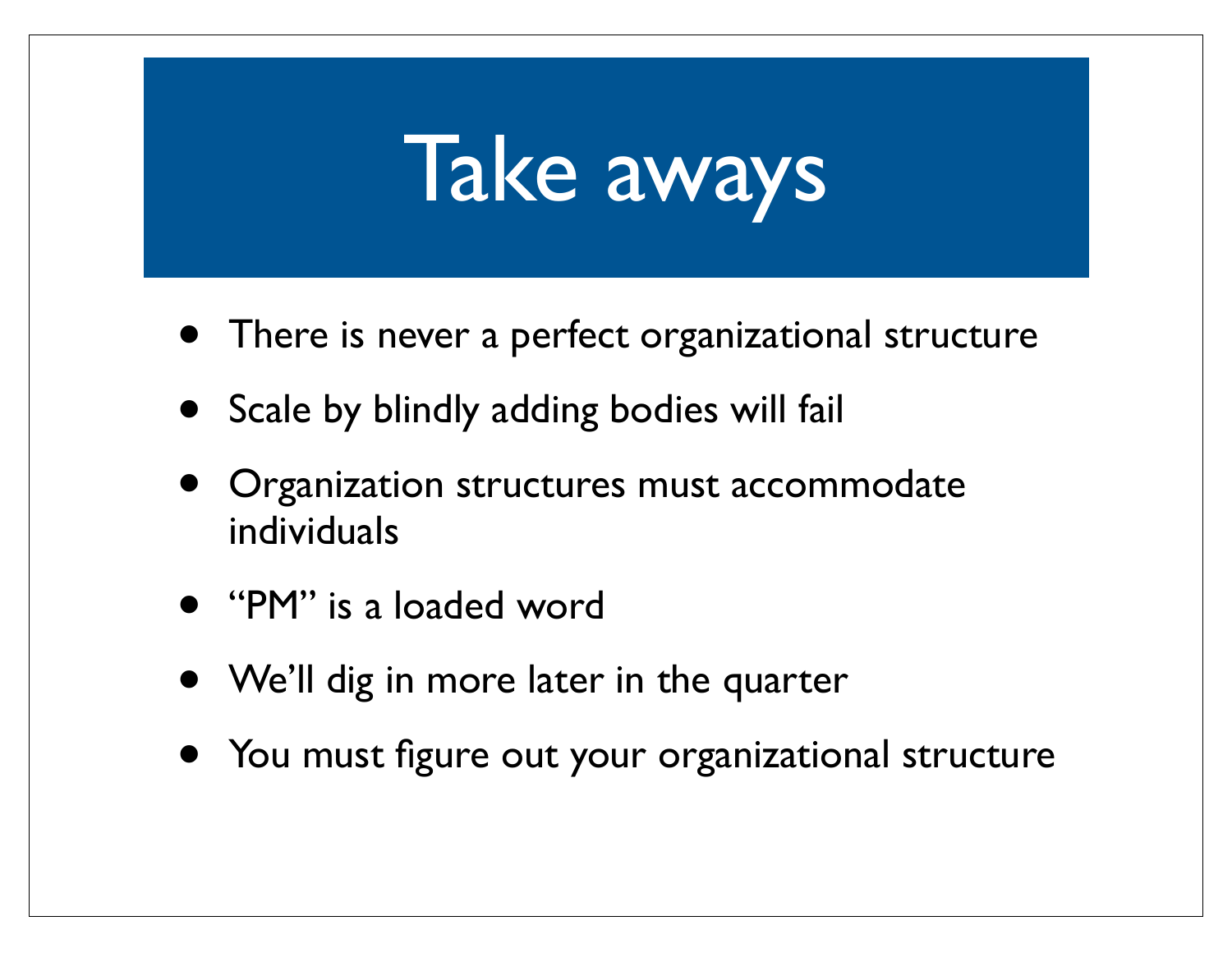## One more thing...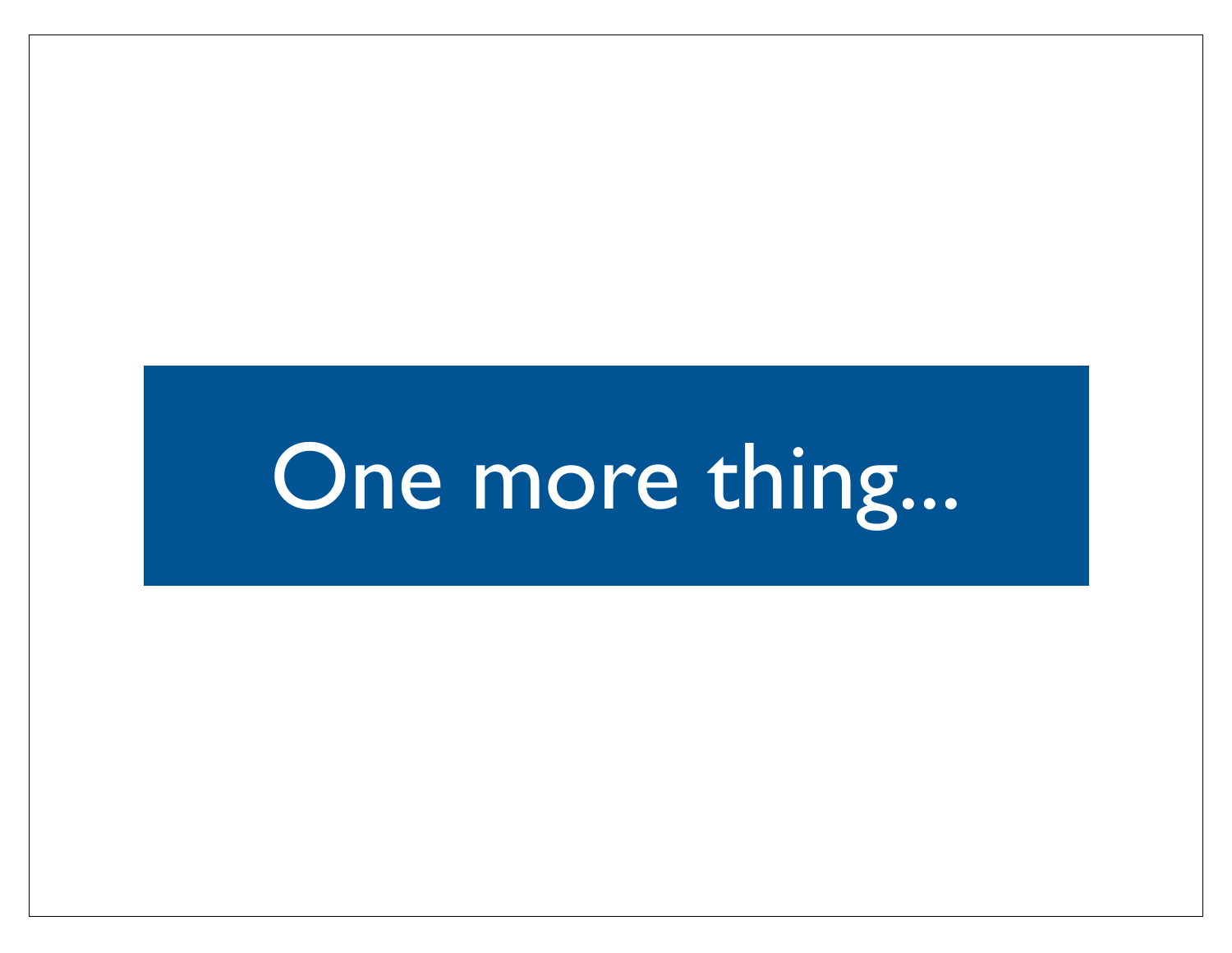# (User) Designer

- Works closely with product manager and engineering team
- Expresses requirements as a user interface/experience, mostly visually
- What does the product do?
- Captures the "essence" of the product, company, functionality
- Might be an engineer (but not necessarily by training)